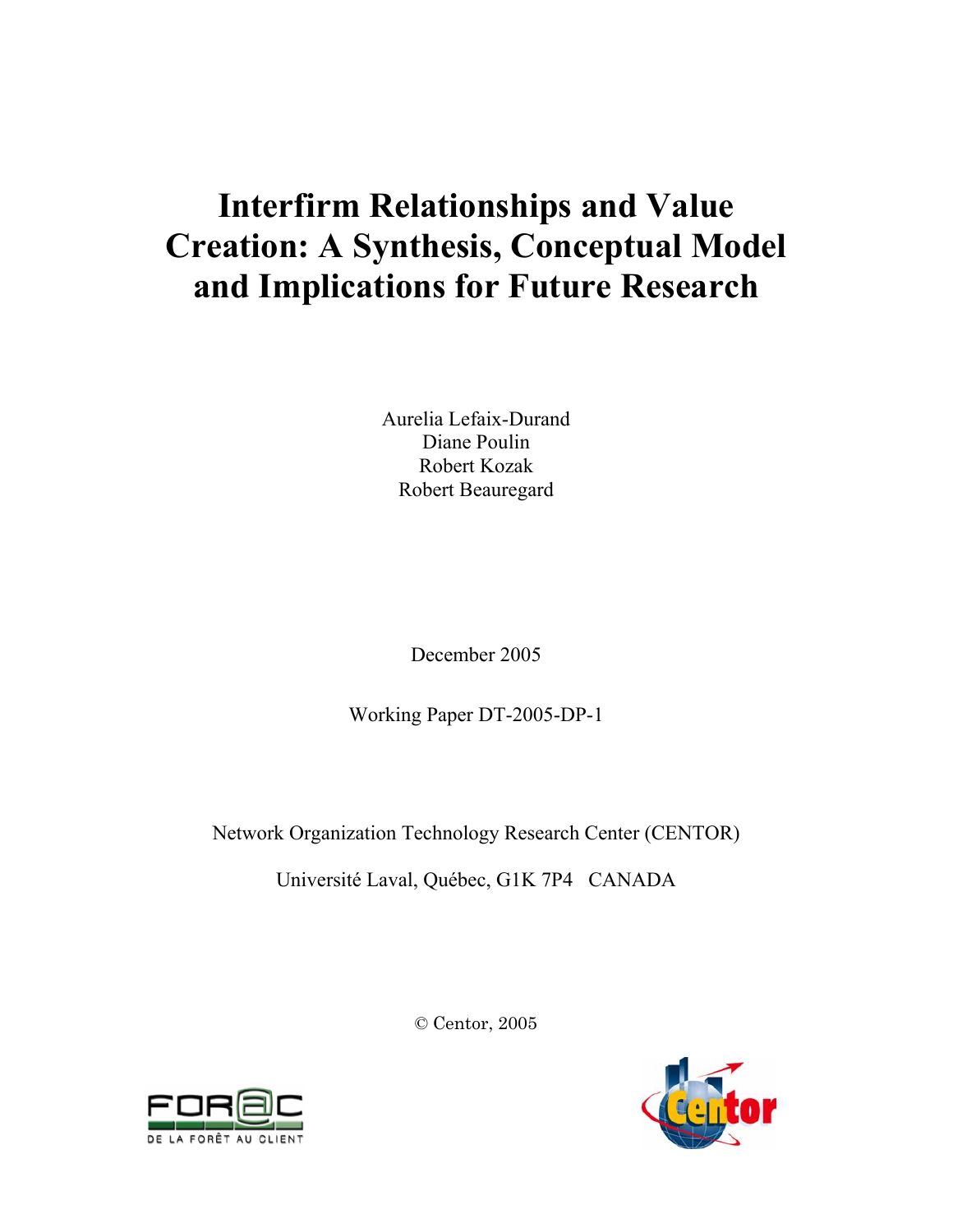# **Interfirm Relationships and Value Creation: A Synthesis, Conceptual Model and Implications for Future Research**

# **Authors and affiliation**

Aurélia Lefaix-Durand, Ph.D. candidate, Faculté des Sciences de l'Administration, Université Laval (Québec, Canada); Diane Poulin, professor, Faculté des Sciences de l'Administration, Université Laval (Québec, Canada); Robert Kozak, associate professor, Faculty of Forestry, University of British Columbia (Vancouver, Canada); Robert Beauregard, associate professor, Faculté de Foresterie et Géomatique, Université Laval (Québec, Canada).

# **Contact**

Aurélia Lefaix-Durand 2170 W. 44th Av. #203 V6M 2G3 Vancouver, Canada Tel.: (1-778) 863-6770 Fax: (1-604) 822-9104 aurelia.lefaix-durand.1@ulaval.ca

# **Abstract (395 words)**

Interfirm relationships are at the very core of new trends in the present business environment, trends such as market orientation, time-based competition, supply-chain management, strategic partnerships and electronic business. More and more frequently, these relationships are being examined as a major source of value creation in the fields of strategic management, marketing, operations management, logistics and information systems. The attention paid to interfirm relationships has resulted in an extensive but somewhat fragmented literature on the subject. It is therefore increasingly difficult to get a clear idea of the ins and outs of these buyer-seller relationships.

The present theoretical study addresses this shortfall by providing an integrative framework of interfirm relationships as a means of value creation. It aims at fostering a better understanding of these relationships and at clearly positioning value creation within interfirm relationships.

A synthesis of the theories used to study interfirm relationships and a cross-disciplinary literature review allow the authors to identify, and then to elucidate, three key elements of interfirm relationships: (1) the outcomes of interfirm relationships, (2) the nature of interfirm exchange and (3) the governance of interfirm exchange. These elements are combined in a conceptual model showing their interrelation. In short, a set of six factors – environmental, situational, behavioral, regulative, structural and coordinative – is identified as determining the nature and governance of exchange. Continuums ranging from the adversarial to the collaborative and from the transactional to the relational are used to characterize interfirm exchange. According to the positioning of the exchange nature and governance in these continuums, interfirm relationships result in more or less value creation and/or value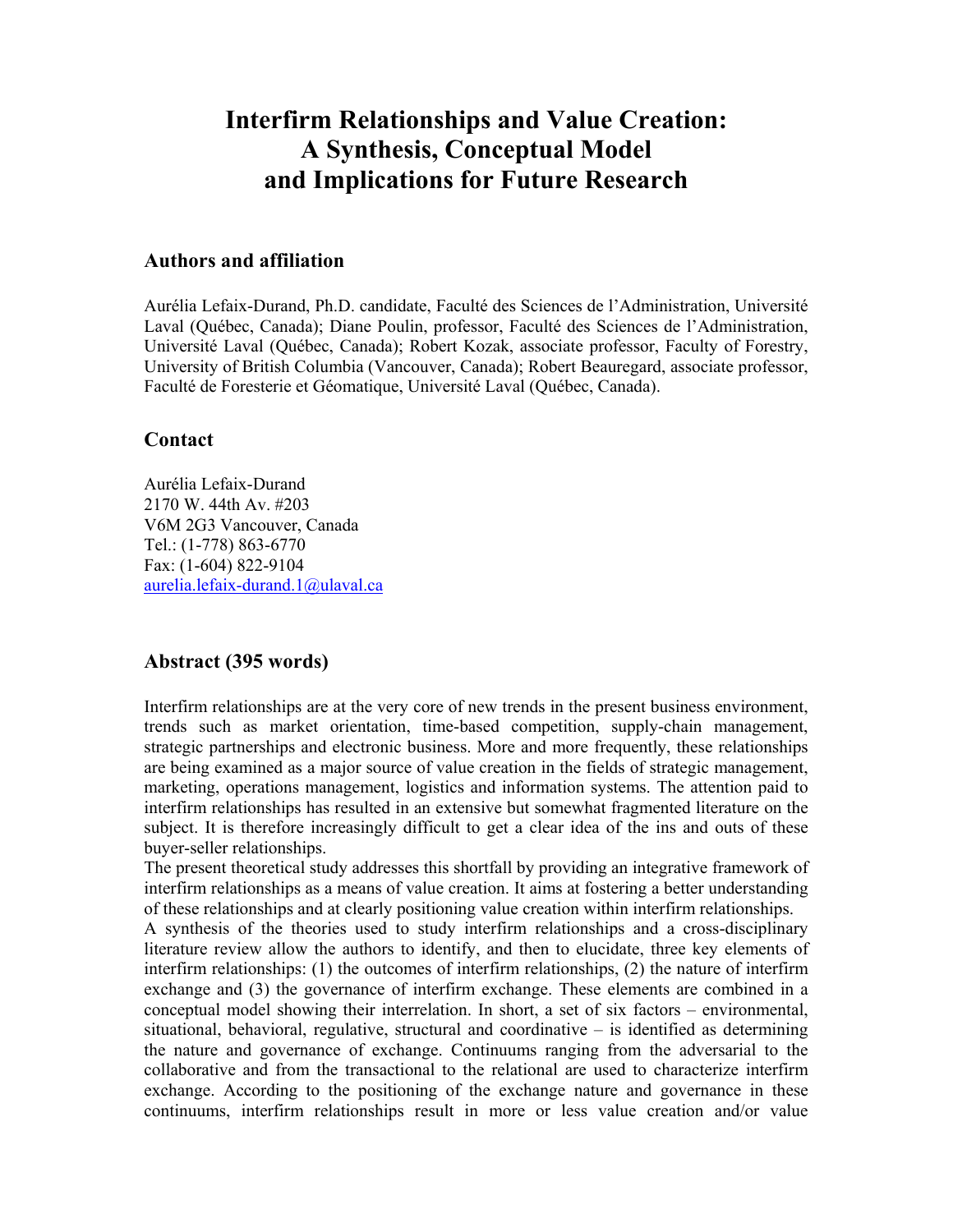destruction. Finally, a discussion of the conceptual model outlines an array of future directions in research.

In an academic perspective, the conceptual model put forward brings some much needed clarity to the multiplicity of approaches used on the topic. It should also enable an accurate distinction between over- and under-explored avenues of research. Furthermore, this model can be integrated into future research on the emerging concepts of relationship value, relationship management, relational competence and relational capital. From a managerial standpoint, the present study fosters a better understanding of buyer-seller relationships. This is important because interfirm relationships are crucial if firms are to adapt to the various new trends shaping today's business world. This study supports the views of managers willing to use interfirm relationships as a means of value creation.

## **Keywords**

Interfirm relationships, value creation, relationship management, network governance, theoretical framework.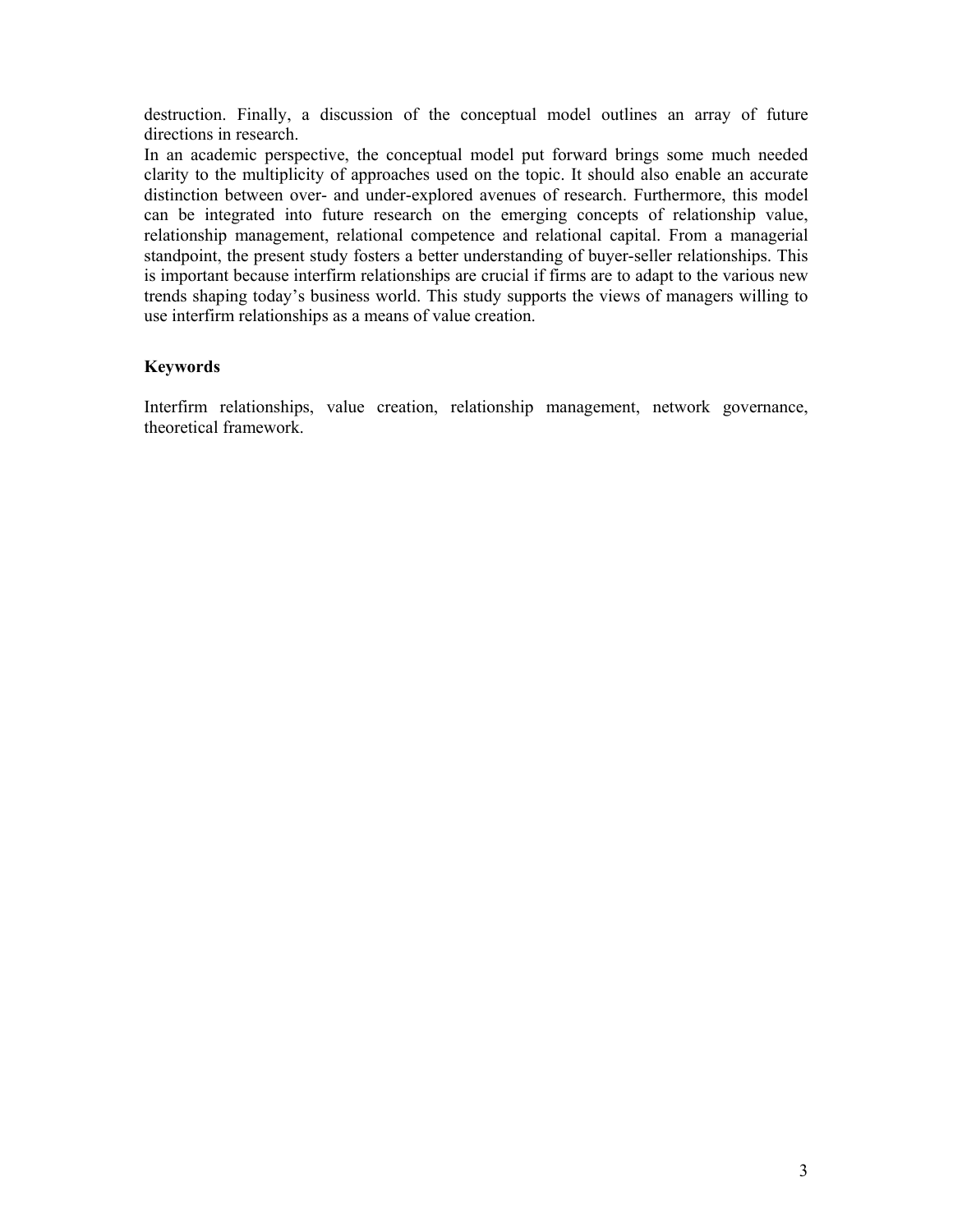# **Interfirm Relationships and Value Creation: A Synthesis, Conceptual Model and Implications for Future Research**

# **Abstract**

Interfirm relationships are at the very core of new trends in the present business environment, trends such as market orientation, time-based competition, supply-chain management, strategic partnerships and electronic business. More and more frequently, these relationships are being examined as a major source of value creation in the fields of strategic management, marketing, operations management, logistics and information systems. The attention paid to interfirm relationships has resulted in an extensive but somewhat fragmented literature on the subject. It is therefore increasingly difficult to get a clear idea of the ins and outs of these buyer-seller relationships.

The present theoretical study addresses this shortfall by providing an integrative framework of interfirm relationships as a means of value creation. It aims at fostering a better understanding of these relationships and at clearly positioning value creation within interfirm relationships.

A synthesis of the theories used to study interfirm relationships and a cross-disciplinary literature review allow the authors to identify, and then to elucidate, three key elements of interfirm relationships: (1) the outcomes of interfirm relationships, (2) the nature of interfirm exchange and (3) the governance of interfirm exchange. These elements are combined in a conceptual model showing their interrelation. In short, a set of six factors – environmental, situational, behavioral, regulative, structural and coordinative – is identified as determining the nature and governance of exchange. Continuums ranging from the adversarial to the collaborative and from the transactional to the relational are used to characterize interfirm exchange. According to the positioning of the exchange nature and governance in these continuums, interfirm relationships result in more or less value creation and/or value destruction. Finally, a discussion of the conceptual model outlines an array of future directions in research.

In an academic perspective, the conceptual model put forward brings some much needed clarity to the multiplicity of approaches used on the topic. It should also enable an accurate distinction between over- and under-explored avenues of research. Furthermore, this model can be integrated into future research on the emerging concepts of relationship value, relationship management, relational competence and relational capital. From a managerial standpoint, the present study fosters a better understanding of buyer-seller relationships. This is important because interfirm relationships are crucial if firms are to adapt to the various new trends shaping today's business world. This study supports the views of managers willing to use interfirm relationships as a means of value creation.

## **Keywords**:

Interfirm relationships, value creation, relationship management, network governance, theoretical framework.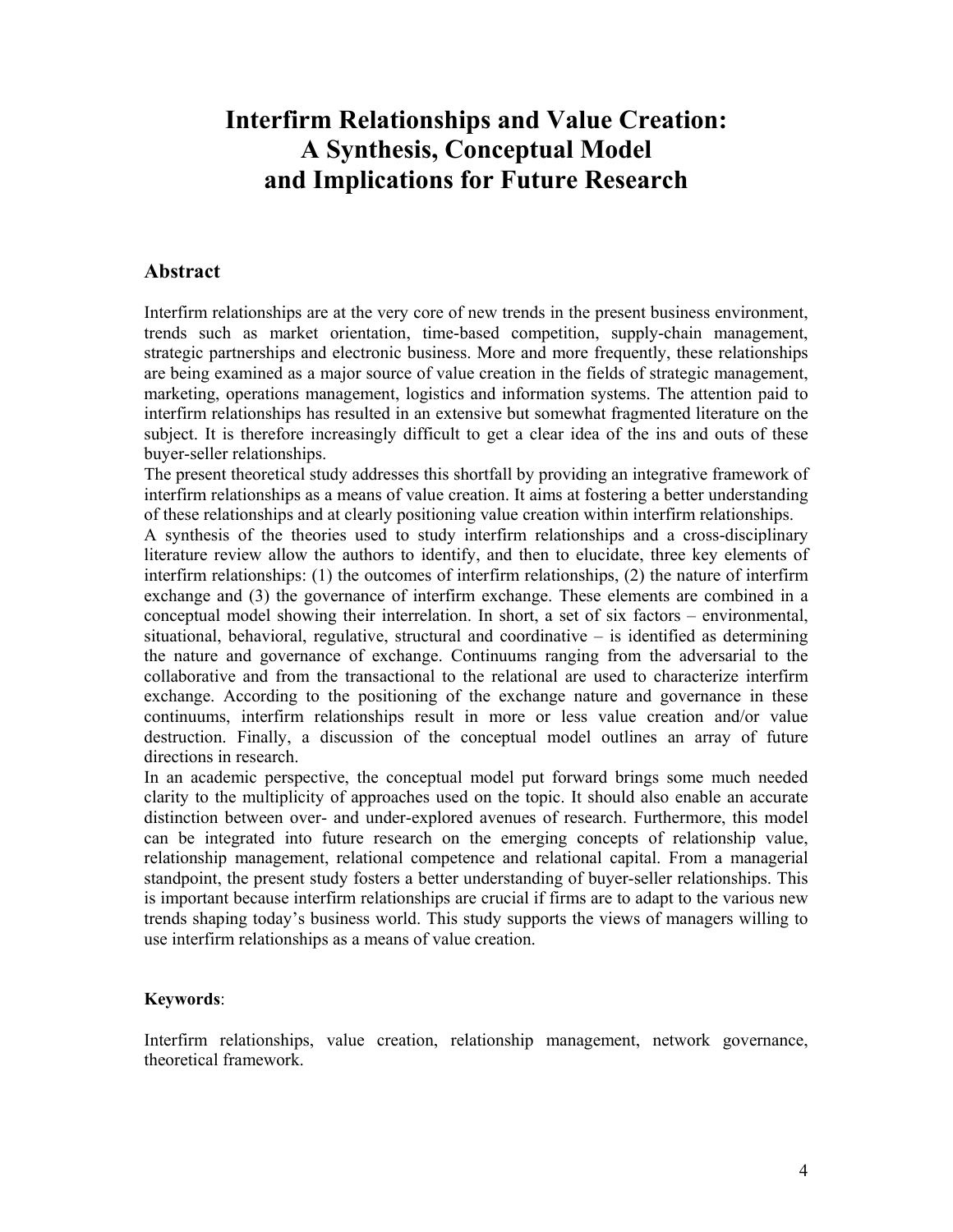#### **INTRODUCTION**

This study takes roots in the major paradigmatic change that occurred in the 1990s with the advent of globalization and advances in both manufacturing and information technologies. The whole of Occidental society is said to have been reshaped into a "networked society." As regards business, in particular, this paradigmatic shift has generated several new trends. Value creation has emerged as the raison d'être of firms, which seek to achieve it through market orientation, time-based competition, consolidation by way of mergers and acquisitions, supply chain management, electronic business, collaborative approaches and strategic partnerships. In a new business environment where "connections" are of paramount importance, it is hardly surprising to note that interfirm relationships are prominent features of all these trends.

Indeed, among practitioners and researchers over the last decade, attention on drivers of value creation has been increasingly focused at the interfirm level. This resulted in a tenfold increase of ongoing research on interfirm relationships (IRs), which are also referred to as business relationships or buyer-seller / customer-supplier / inter-organizational relationships (IORs), etc. The resulting diversity of approaches used in various research fields offers a dense and rich contribution to knowledge on interfirm relationships. However, it has also led to a fragmentation of information on the subject. In other words, the proliferation of theories and constructs does little to foster a clear vision of interfirm relationships as a means of value creation. Precisely what do we know about interfirm relationships? How do they create value and what kind of value do they generate?

To answer these questions, one must bring together various conceptualizations of IRs. This paper attempts to do so by providing an integrative view of interfirm relationships as a means of value creation. It begins with an overview of the various theories and constructs used to study IRs, thus establishing the necessity of an integrative approach. This leads to the distinction of three key elements in the existing research, which, combined, form the conceptual model put forward here to foster a better understanding of IRs. Then follows a cross-disciplinary literature review conducted in order to elucidate each of these elements and to identify the connections between them. Finally, a discussion of the findings outlines a range of future research directions, while theoretical and managerial implications are examined.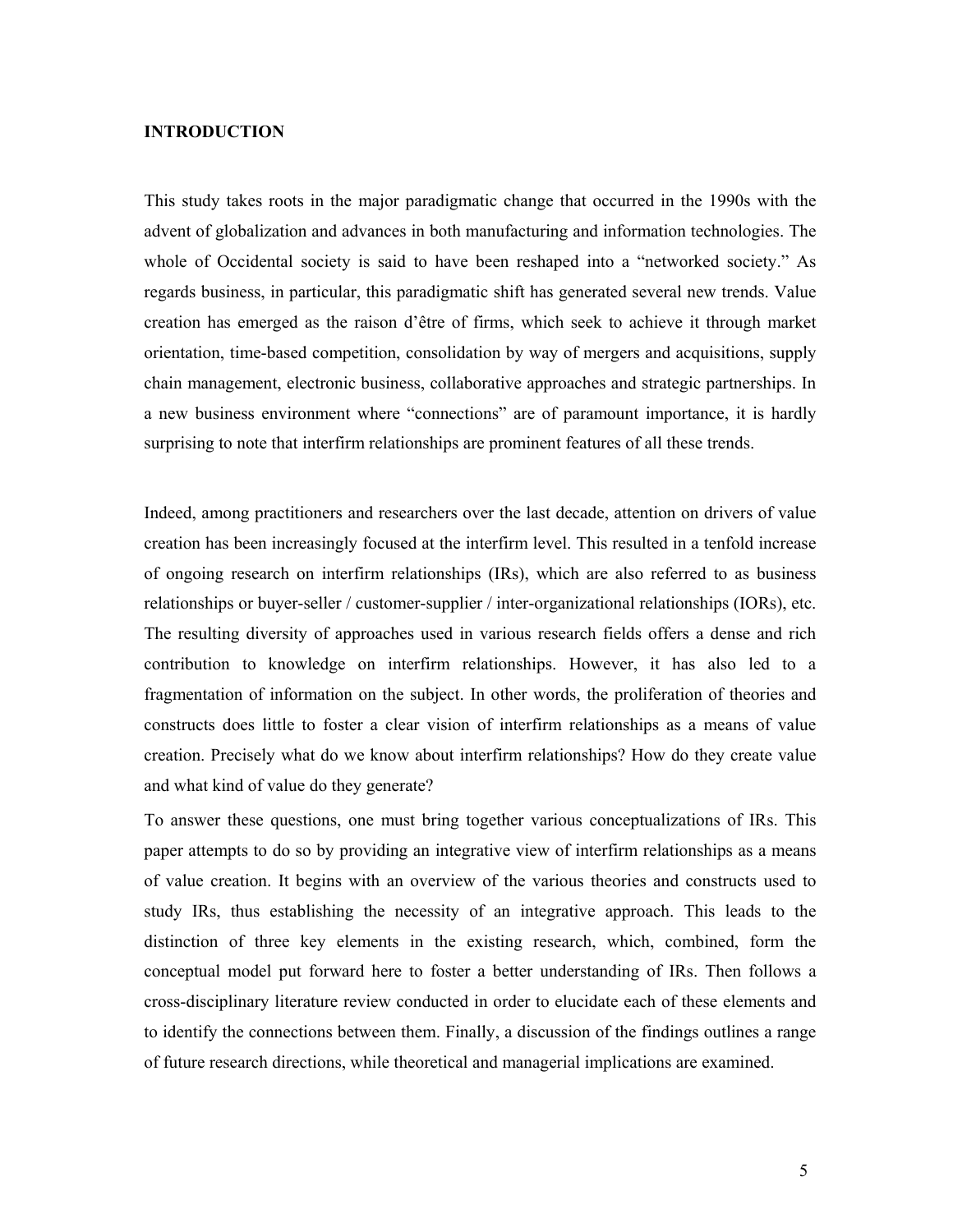#### **1. THEORIES UNDERLYING INTERFIRM RELATIONSHIPS**

A business relationship is a process where two firms (or two other types of organizations) form "*strong and extensive social, economic, service and technical ties over time, with the intent of lowering total costs and/or increasing value, thereby achieving mutual benefit*" (Anderson and Narus, 1991). Many theories have been used to investigate and explain the scope and the variation in properties of business relationships, in other words, interfirm relationships. This synthesis draws on three important theoretical approaches: (1) transaction costs analysis (TCA), (2) social exchange theory (SET) supplemented by relational exchange theory (RET) and (3) network approaches. These have been isolated from the many other theoretical contributions to the understanding of IRs (such as agency theory, equity theory, resource dependence theory, political economy theory, reactance theory, etc.) because they have been confronted with one another and because, to a certain extent, they mutually reinforce each other. They also appear to cover the widest range of constructs associated with interfirm relationships.

Transaction costs analysis (TCA) is based on the assumption that in a context of asset specificity and uncertainty, long-term oriented interfirm relationships will minimize opportunism and therefore transaction costs (Williamson, 1979). This approach remains the theoretical framework of many recent studies and is still valued because it provides managers with guidelines enabling them to decide whether long-term oriented relationships with their buyers or suppliers are desirable or not (Wulf and Odekerken-Schröder, 2001). Contrary to neoclassical microeconomics, TCA asserts that price is not the only transaction cost and helps identify problems such as one-sided investments leading to exploitation risks. It also explains movements of internalization (vertical integration) or externalization (resort to spot-markets) in activity coordination. However, TCA is widely criticized by proponents of both social exchange theory and network approaches. These critics argue that it has serious operational weaknesses (such as the difficulty of measuring transaction costs) and that little empirical evidence supports the assessment of its guidelines (e.g. Jarillo, 1988). Furthermore, TCA fails to take into account personal and psychological factors that have an important impact on commitment and therefore on IR continuity (Joshi and Stump, 1999). It is held to be inadequate as a means of explaining long-term orientation in exchange, since it ignores (1) the effects of trust, (2) the role of people and (3) the interdependency of trade partners by focusing only on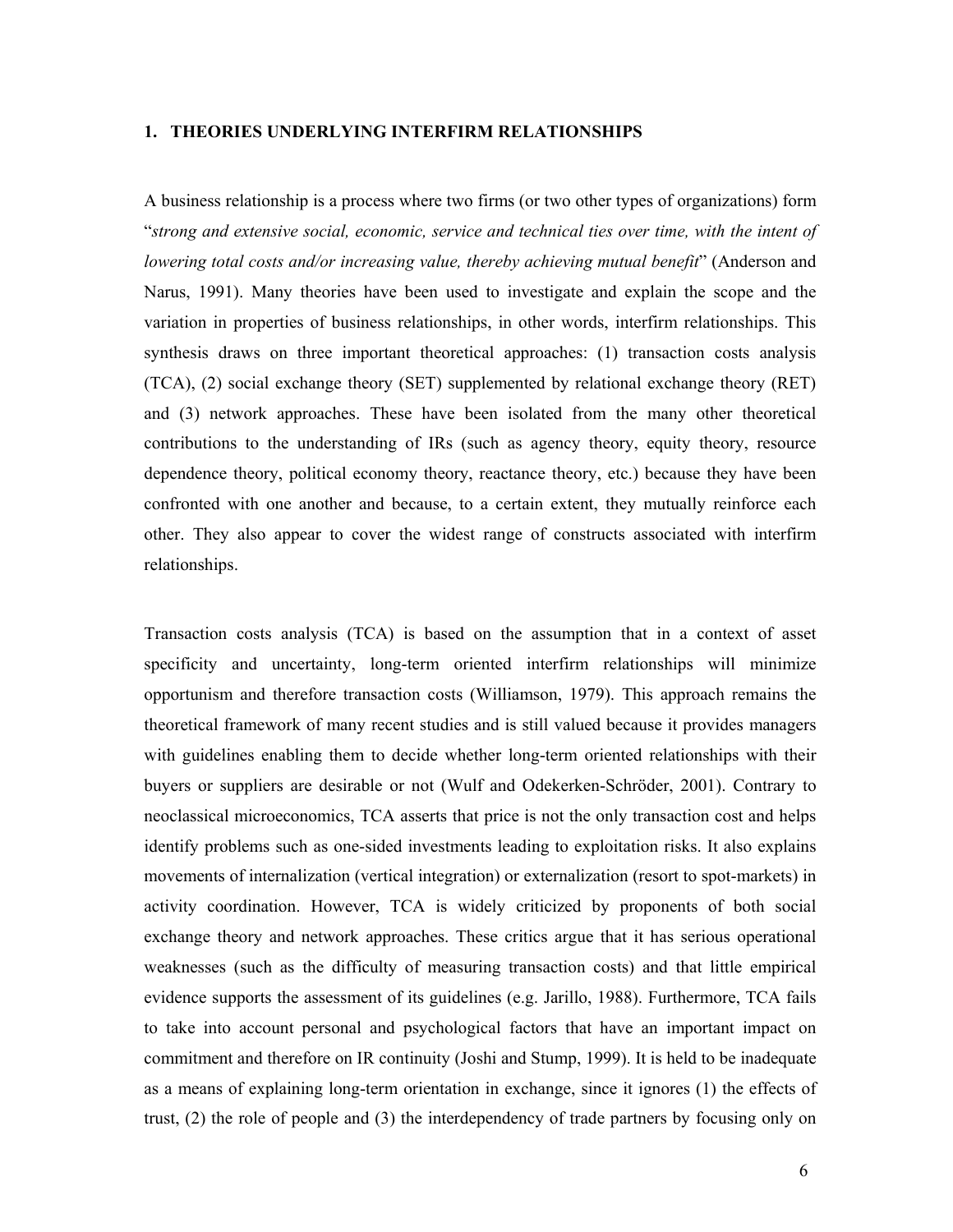one trader (Wulf and Odekerken-Schröder, 2001). However, Joshi and Stump (1999) concede that TCA elucidates transactional exchange or "non-relational" exchange governance and is therefore a good supplement to social exchange theory (SET).

In the social exchange theory (SET) and relational exchange theory (RET), attention is paid to relational governance mechanisms rather than to contractual governance mechanisms. Researchers have shown that relational control (norms or personal relations) is often an effective means of governance, as opposed to contracts (e.g. Dwyer *et al.*, 1987). Drawing on seminal research in sociology and social psychology, SET, when applied to business markets, explains that IRs are motivated by (1) self-interest and (2) expected outcomes. The latter can be economic/tangible rewards such as goods or money, or noneconomic/nontangible rewards such as social amenities and friendship. For Lambe and others (2001), SET's core explanatory mechanism is that relational interdependence is developed over time through exchange interactions. Then, relational exchange relies on "relational contracts" or "norms" (Macneil, 1980). These norms translate into behaviors such as consistency, flexibility, information exchange, mutuality, solidarity, and replace or supplement more formal governance mechanisms such as contracts. Relational exchange is therefore characterized by high levels of cooperation, by joint planning, and by commitment and mutual adaptation to the needs of partners in the exchange (e.g. Gundlach, 1994; Hallen *et al.*, 1991).

Both SET and RET perspectives are widely used to explain the development process of relationships, which include their formation and growth, and to differentiate positive motivations – benefits – and negative motivations. An example of the latter would be the case of a trader maintaining a relationship because of a lack of viable alternatives. However, both theories are also criticized for (1) not being realistic, inasmuch as they assume that relational exchange is devoid of opportunism and that the partners involved are equal, (2) failing to assert clearly that relational governance can supplant formal governance, (3) not being fully able to explain the development of relationships in short-term based relational exchange and (4) ignoring the dissolution process of IRs (Lambe *et al.*, 2001; Wulf and Odekerken-Schröder, 2001). Furthermore, while SET and RET take into consideration only one side of the buyer/seller dyad, several researchers are calling for a simultaneous study of relationship models from both sides of the dyad (Joshi and Stump, 1999).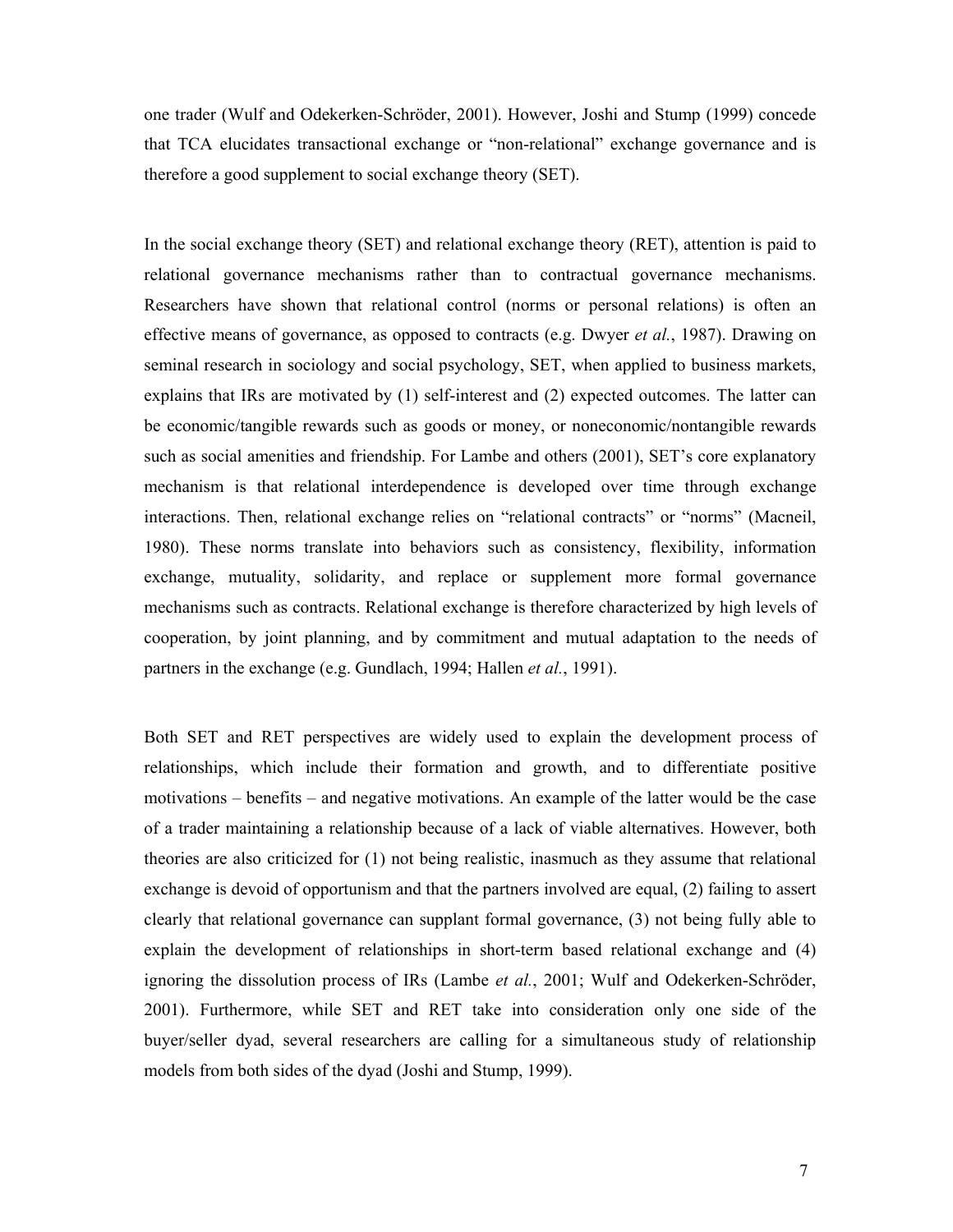A third important theoretical stream specifically addresses the necessity of going beyond this dyad and examining IRs within networks. Network approaches draw on TCA and SET, but also on social networks research and on the interaction approach. Social network analysis includes research on social capital, embeddedness, knowledge management, social cognition and group processes (Borgatti and Foster, 2003). The interaction approach was developed in the early 1980s by the Industrial Marketing and Purchasing Group (IMP Group). This multinational research group developed a dynamic model of buyer-supplier relationships in industrial markets. This "interaction model" establishes that transactions can only be examined as episodes in often long-term oriented, embedded and complex interfirm relationships (Hakansson, 1982). The world of business has changed significantly over the past two decades, becoming knowledge-rich and very turbulent (Achrol, 1997). Globalization, the shift from manufacturing to services in mature economies, and the rapid evolution of ITs and electronic commerce have dramatically affected the way business is conducted. More and more IRs have therefore been established with customers, suppliers, research institutions and even competitors, as has been established by many empirical studies (Ritter, 1999). Forms of organization had to be adapted to environmental and organizational contingencies in developing appropriate management systems and new types of coordination and control mechanisms (Achrol, 1997). The network organization has emerged as "an aggregate structure" of connected business relationships (Hakansson and Snehota, 1995).

While there is a general agreement on the benefits of this new organizational form, its status remains somewhat unclear (Borgatti and Foster, 2003). Early research attempted to determine whether network organizations were an organizational form intermediate between markets and hierarchies or whether they were an entirely new organizational form characterized by its own logic of exchange. As regards that particular debate, Borgatti and Foster (2003) conclude that, although the latter interpretation has apparently prevailed, some questions remain unanswered. Do the forms mentioned above really exist or are they simply reifications of organizational networks? The authors deplore the linguistic chaos and confusion underlying studies of network organizations and point out that these investigations have generated "diverse, varied, inconsistent, and contradictory" findings. However, attempts to bring greater conceptual order to this field of research are ongoing (Borgatti and Foster, 2003).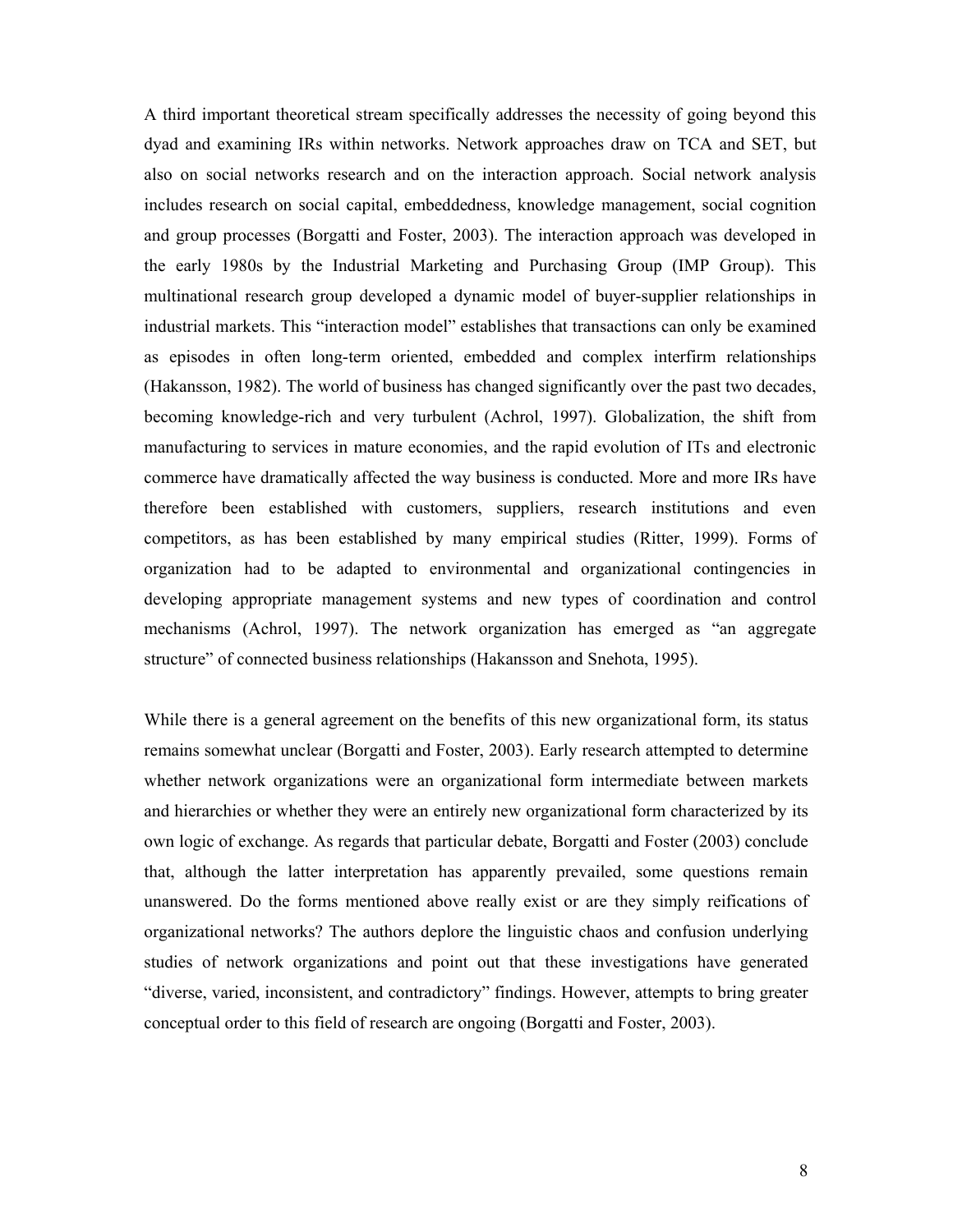#### **2. A NEED FOR AN INTEGRATIVE FRAMEWORK**

The above outline of core theoretical currents underlines the multitude of constructs associated with interfirm relationships. Although these constructs are of significant use in understanding and explaining IRs, they obviously pertain to different components of IRs and to different levels of analysis. Unfortunately, the reviewed literature offers no explicit acknowledgment of these differences.

The purpose of this study is to address this shortfall and to make the various directions in research easier to comprehend. It provides an integrative framework for the study of interfirm relationships. Aggregating and ordering many parts of a fragmented body of knowledge, this framework is put forward as a "simplified and focused vision" of interfirm relationships (in keeping with the views of Shoemaker *et al.*, 2004). It should prove helpful in identifying value creation and other elements of IRs, and in highlighting the links between these elements. In short, it is a conceptual tool that aims to improve the understanding of IRs.

As a starting point, an analytical approach was used to sort out the constructs identified in the review of theories relevant to IRs. Problems soon arose in the case of constructs involved in retroaction loops and thus present at several levels of the study of IRs. For instance, trust promotes relational exchange, but it also results from repeated transaction episodes over time. Nonetheless, three key elements emerged clearly from this analysis. These can be summarized as follows: (1) what results from IRs, (2) what shapes IRs and (3) what governs IRs. The constructs identified in the review of theories can be structured according to these elements (Table 1).

| <b>Key elements</b><br><b>Constructs</b>                                                                                                                                                            | <b>Results</b><br>from IRs | (2)<br><b>Shapes</b><br><b>IRs</b> | (3)<br>Governs<br><b>IRs</b> |
|-----------------------------------------------------------------------------------------------------------------------------------------------------------------------------------------------------|----------------------------|------------------------------------|------------------------------|
| Value, benefits, dissolution, economic and noneconomic rewards,<br>risks, satisfaction                                                                                                              | X                          |                                    |                              |
| Attractiveness, complexity, embeddedness, expected outcomes,<br>frequency, mutuality, opportunism, personal/psychological factors,<br>self-interest, specificity of assets, turbulence, uncertainty |                            | X                                  |                              |
| Transaction costs, knowledge, continuity, collaboration,<br>commitment, cooperation, long-term orientation, reputation,<br>solidarity, trust                                                        | X                          | X                                  |                              |
| Coordination of activities, connectedness, (inter)dependence,<br>flexibility, information exchange, joint planning, mutual adaptation,<br>mutuality, contracts, relational norms                    | X                          | X                                  | X                            |

**Table 1. Three key elements of IR**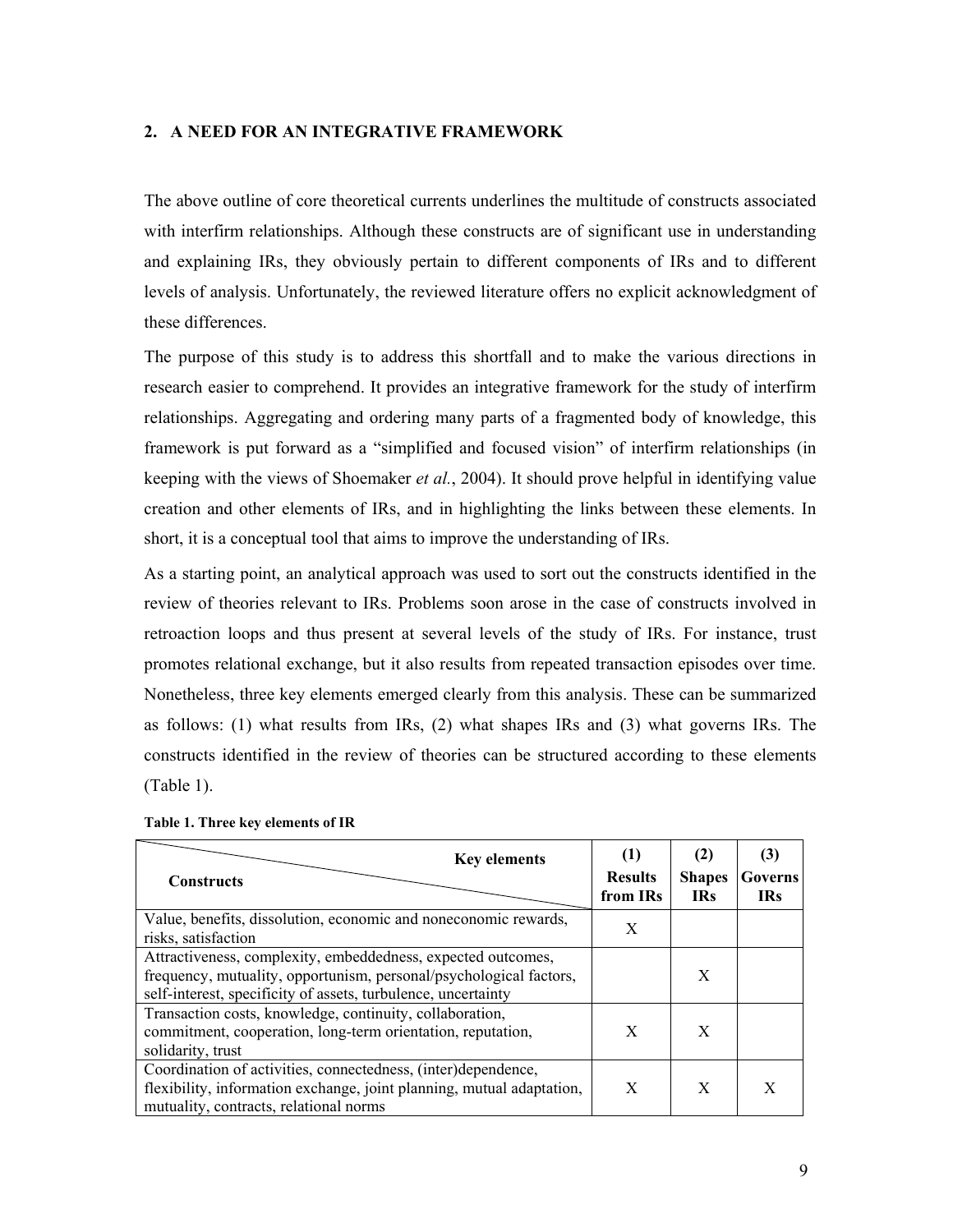A cross-disciplinary literature review was carried out to integrate as many perspectives as possible regarding these three key elements. Porter's value chain (1985) was used to select the research fields related to the value creating activities within firms. This way, operations management, logistics, marketing, innovation management, information systems and strategic management were targeted.

The results shown below demonstrate how the three key elements that were identified can be used as an overall framework enabling the conceptualization of IRs. It is proposed that (1) what "results from" IRs be termed the "outcomes of IRs", (2) what "shapes" IRs be named the "nature of exchange" and (3) what "governs" IRs be called the "exchange governance." An effort was made (1) to identify the factors (and their measurement indicators) affecting each of the three identified elements, (2) to highlight the links between these factors and to establish the impact the factors have on each other, (3) to underline the effect of these factors on each of the three key elements of IRs.

#### **3. KEY ELEMENTS OF INTERFIRM RELATIONSHIPS**

#### **3.1. THE OUTCOMES OF INTERFIRM RELATIONSHIPS**

Value creation has been chosen as the bottom-line issue capturing most broadly the different benefits associated with IRs. These include competitiveness, customer value, efficiency, performance, profitability, satisfaction, success and business sustainability.

Yet, because of the very breadth of the term "value," there is little agreement in the literature on what it actually means. In this respect, various research disciplines – strategy, product and service marketing, consumer behavior, organizational behavior, psychology, etc. – have developed concepts and measure instruments as varied as, for instance, the "augmented product," "customer satisfaction" or the extensively used "value chain" (Payne and Holt, 2001). Simply put, value is a measure of importance for stakeholders, and value creation is a process that returns valued assets to stakeholders. In a financial perspective, value creation thus enables shareholders to obtain returns on investments; from a marketing standpoint, it enables customers' needs to be met; in a strategic perspective, it leads to the development and maintenance of a competitive advantage.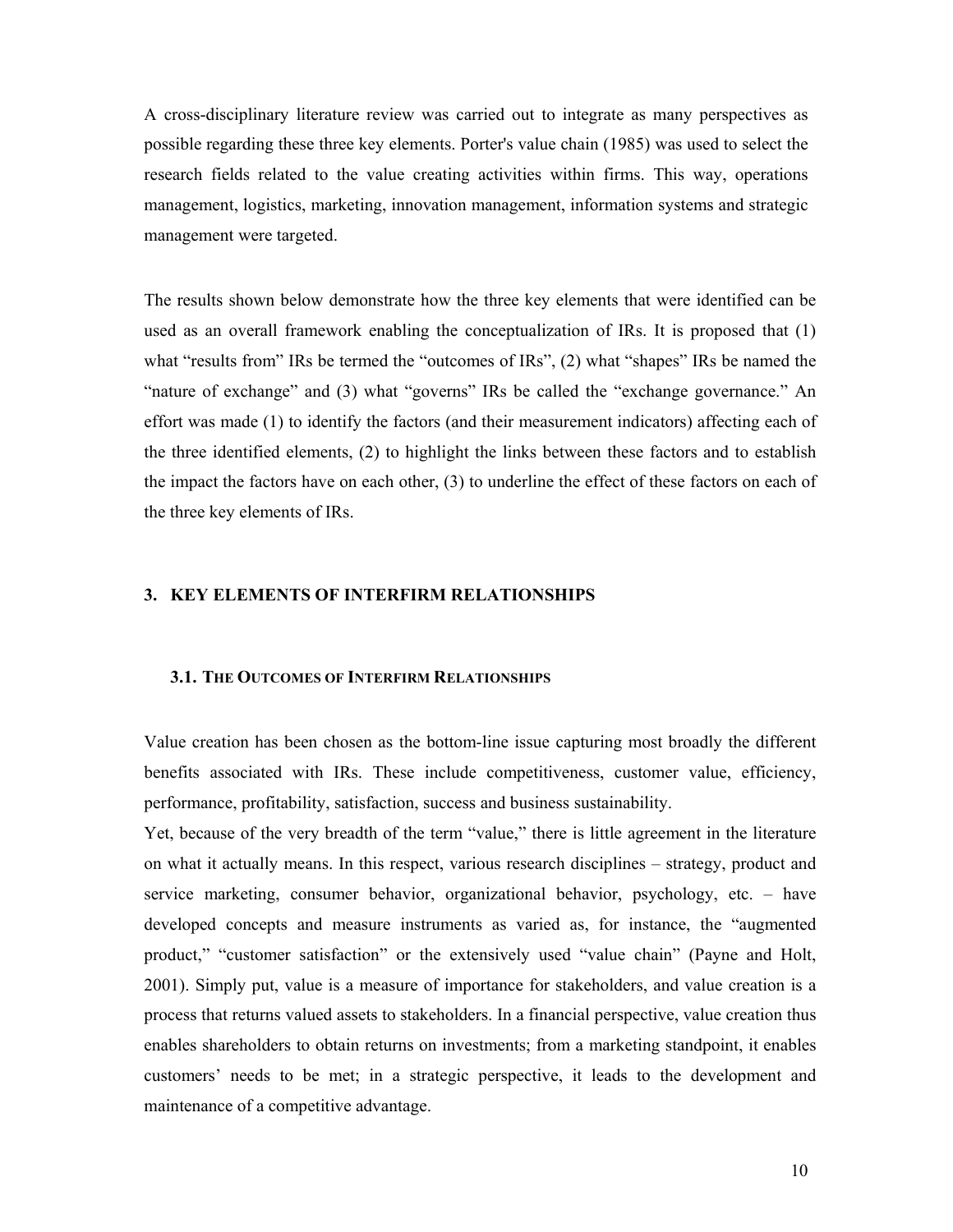It comes as no surprise to find that researchers working in the different disciplines surveyed here all present IRs as a means of value creation in terms of their distinct conceptualizations of value itself.

The fields of logistics and production management, for instance, place particular emphasis on efficient interfirm relationships as facilitators of innovation, product customization, supply chain management (SCM) and time-based strategies such as just-in-time (JIT) activities, quick response (QR) and efficient consumer response (ECR). The literature culled from research and development publications sees IRs as favoring innovation, new product development (NPD) and the adoption of new technology. In the field of organizational information systems, many studies focus on how Internet-based technologies can enhance interfirm relationships with regard to supporting supply chain management and business-to-business (B2B) electronic commerce. From another point of view, the long-lasting interest in industrial marketing for satisfaction in channel relationships is now supplemented by an emergent paradigm: "relationship marketing," in which long-term-based and interactive relationships are favored in order to foster improved performance of channel partners. The field of marketing has integrated many of the previously mentioned perspectives and has developed various concepts and tools, such as customer orientation and customer relationship management (CRM). It also provides a wealth of publications on the development and enforcement of contracts and norms leading to successful interfirm relationships. Finally, in the field of strategic management, strategic networks and partnerships (alliances, joint ventures and so on), and cooperative interfirm relationships are held to be a major source of competitive advantage.

Confusion is manifest: the mentioned benefits are located at very different levels (objectives, tools, processes, etc.) with no clear distinction. Only the emerging literature about "relationship value" in business markets provides helpful insights enabling one to structure the multiplicity of benefits associated with IRs.

The value of interfirm relationships is studied along the distribution channel using the concepts of "expected value", "desired-value" and "perceived-value" from different perspectives along the supply chain (e.g. Beverland and Lockshin, 2003; Hogan, 2001; Ravald and Gronroos, 1996; Simpson *et al.*, 2001; Walter *et al.*, 2001). For instance, Simpson and others (2001) maintain that supplier-reseller relationships based on accurate relational factors can decrease the costs of goods and services, as well as the opportunity costs, and indirect costs for the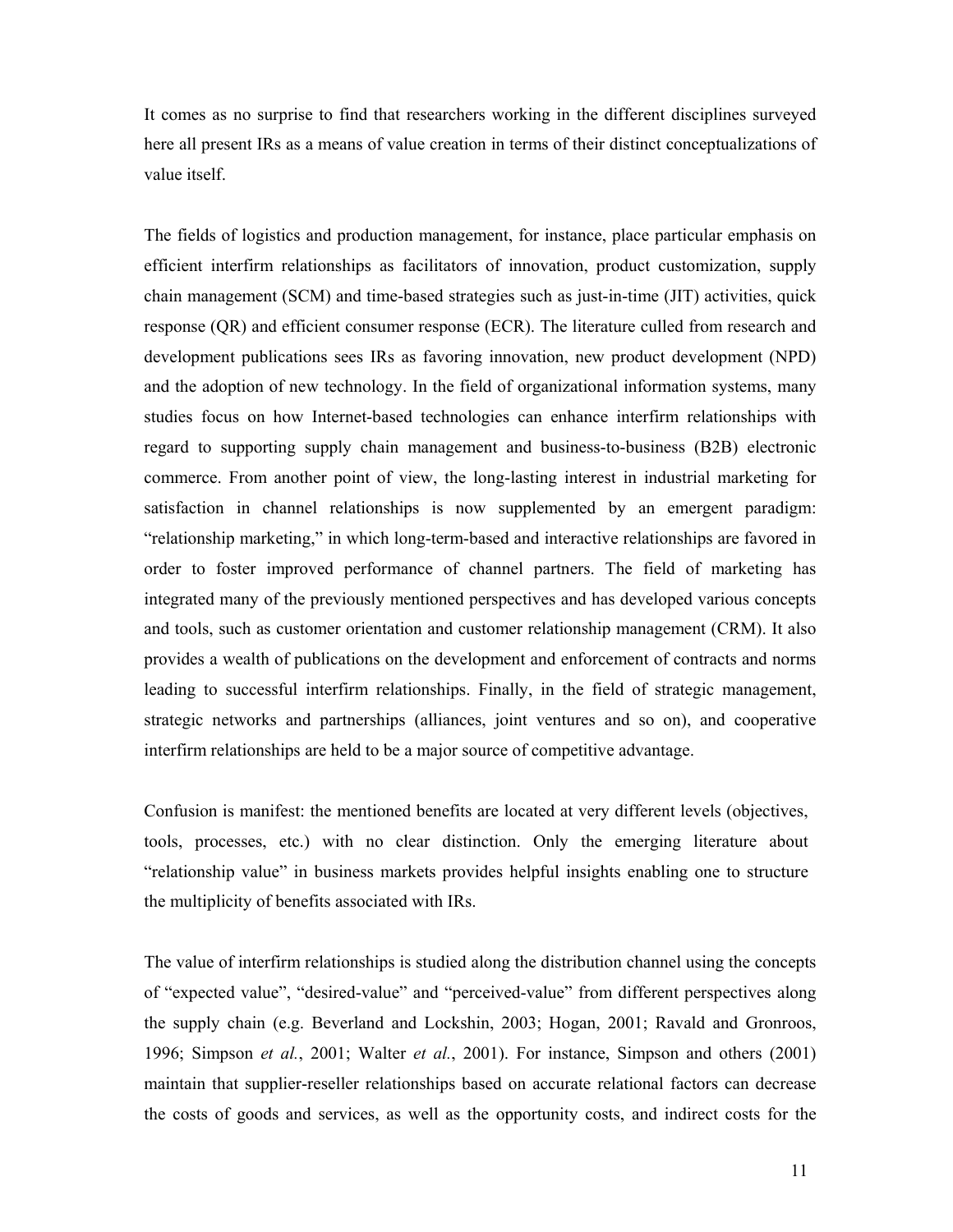reseller. At the same time, these relationships can increase the reseller's financial performance and his perceived value of the relationship, leading to his commitment, cooperation and satisfaction (Simpson *et al.*, 2001).

Ulaga and Eggert (2005) are among the first to have put forward an empirically-grounded and validated measurement model of relationship value in business markets. The authors assert that IRs generate benefits with regard to (1) the products that are sold, (2) the services that are offered/received, (3) delivery and time-to-market (4) knowledge and know-how and (5) personal interactions within the exchange process (Ulaga and Eggert, 2005). These five dimensions corroborate the findings of the cross-disciplinary literature review and are thus used to structure the variety of identified IRs benefits (Table 2).

| <b>Benefits</b><br>related to      | <b>Indicators of value creation</b>                                                                                                                                                                                                                                                                                                                                                                                           |
|------------------------------------|-------------------------------------------------------------------------------------------------------------------------------------------------------------------------------------------------------------------------------------------------------------------------------------------------------------------------------------------------------------------------------------------------------------------------------|
| $(1)$ product                      | Facilitated product customization and mass-customization; reliability and high<br>quality product; profitable product; product line availability; improved purchased<br>material                                                                                                                                                                                                                                              |
| $(2)$ service                      | Service quality, reactivity, and reliability                                                                                                                                                                                                                                                                                                                                                                                  |
| (3) delivery and<br>time-to-market | Enhanced new market penetration and market expansion; efficient distribution;<br>sufficient distribution coverage; on-time delivery; flexibility; rapidity/time to<br>market; responsiveness; reception of purchased material on time, quantity and<br>quality; agility in production; reduced order cycle times; rapid and accurate order<br>processing; cost efficient inventory management; timely restocking and rotation |
| $(4)$ know-how                     | Access to missing resources and competences; optimization of resources;<br>learning; improved know-how; market knowledge; competitive pricing activities;<br>innovativeness; enhanced integration of new technology; new product<br>development favoured; better access to new product/process technologies                                                                                                                   |
| $(5)$ personal<br>interactions     | Problem solving orientation; relationship satisfaction; personal recognition;<br>enhanced decision making                                                                                                                                                                                                                                                                                                                     |

**Table 2. Indicators of value creation in interfirm relationships (adapted from Ulaga and Eggert, 2005)** 

The assessment of IR value is based on a tradeoff between benefits and costs. The widely used transaction cost analysis states that transaction costs include not only the price of the product/service but also those associated with searching for information, reaching a satisfactory agreement, monitoring relationships, adapting agreements to unexpected contingencies, enforcing contracts, and so on. In the literature on relationship value, the price paid to a supplier or by a customer is also included in the relationship's costs and is often viewed as a sacrifice made to ensure the continuity of the relationship. Other types of costs are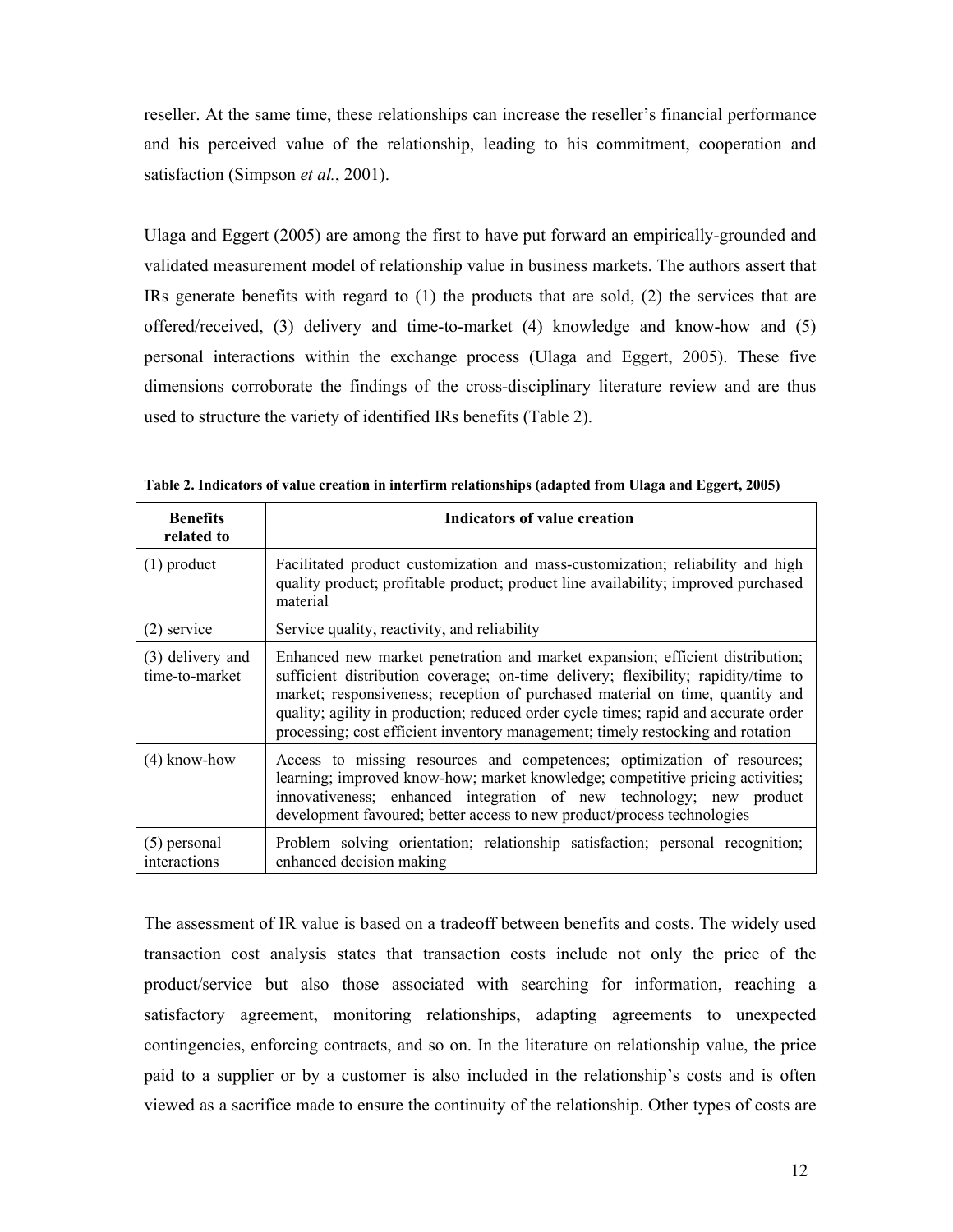integrated into the evaluation of IRs, such as acquisition costs (i.e., costs customers incur in acquiring and storing products) and operation costs (i.e., costs inherent to the customer firm's primary business) (Cannon and Homburg, 2001).

In addition to price, Ulaga and Eggert (2005) identify process costs as a second dimension of the construct of relationship sacrifices. They distinguish external process costs (i.e., costs incurred in coordination with the supplier's organization in order to obtain the product and make it available for the company's transformation process) from internal process costs (i.e., costs resulting from the buyer's integration of the supplier's products and services in his own production processes: handling, maintenance and repair, etc.).

While value creation in interfirm relationships is usually assessed by a ratio or comparison between associated benefits and costs, outcomes of IRs have to be considered in a broader perspective. Indeed, to dismiss the negative outcomes of IRs and the "risk potential" of these relationships is to overlook important aspects of business reality. For instance, the economic and noneconomic satisfaction provided by IRs is negatively affected by coercive power and conflict (Anderson and Narus, 1990; Gaski and Nevin, 1985; Geyskens *et al.*, 1999). IRs can also lead to various degrees of vulnerability, the latter being conceptualized as the gap between perceived trust and perceived dependence in business relationships (Svensson, 2004). Other adverse effects of IRs include risks related to dependence on real-time connectivity, channel balance of power, potential liabilities linked to global operations as well as the vulnerability stemming from strategic integration, information sharing, and investment in technology (Bowersox *et al.*, 2000). With the introduction of, for instance, extranets or electronic procurement systems, special attention is now paid to security issues related to information sharing in IRs.

Furthermore, some supposedly beneficial outcomes of IRs can in fact harm the firms involved if the governance mechanisms are not appropriate. For instance, organizational learning in interfirm exchange relationships can lead to an inadvertent and unwanted transfer of skills, resulting in the potential dilution of competitive advantage (Mohr and Sengupta, 2002).

For these reasons, it should prove useful to conceptualize IRs as resulting in value creation and/or value destruction. According to the literature, these outcomes depend on two other key elements of IRs: the nature and governance of interfirm exchange.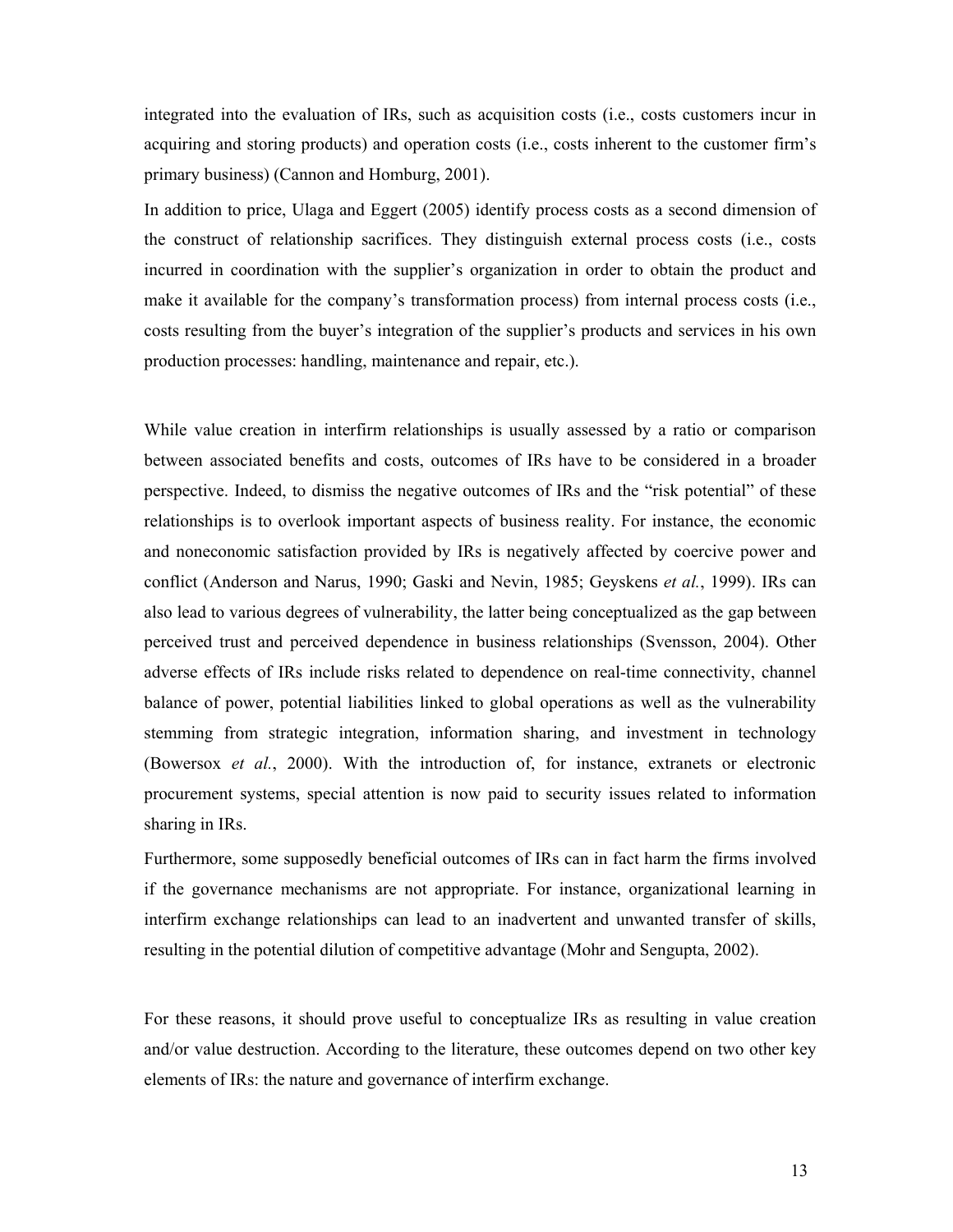#### **3.2. THE NATURE OF INTERFIRM EXCHANGE**

The nature of exchange occurring between buyers and sellers shapes interfirm relationships and defines their very essence. The term "nature" has been chosen as best representative of other designations found in the literature such as features, characteristics, and so on. Two types of exchange have been clearly differentiated in the literature: transactional and relational exchange (Dwyer *et al.*, 1987). Both fashion relationships in a continuum stretching from "purely transactional" to "purely collaborative" relationships (Anderson and Narus, 1991). This study builds on this nomenclature, but, for reasons discussed further on, also attempts to distinguish the nature of IRs from their modes of governance. Therefore, the continuum chosen in this study to position the nature of exchange (and by extension that of IRs) goes from the "purely adversarial" to the "purely collaborative." Emphasize is now put on the (1) environmental, (2) situational, and (3) behavioral factors impacting the nature of interfirm exchange in this continuum.

Environmental factors, which are described here in terms derived from TCA and from network approaches, include the concepts of uncertainty and complexity. The pace of change in a business environment, the structure of an industry and its position in the life cycle, the legal and institutional framework: all these impact the level of uncertainty in demand, supply, labor force, technology, etc. This environmental uncertainty has been measured by means of indicators such as market and technological turbulence, competitive intensity, environmental diversity and volatility (e.g. Jaworski and Kohli, 1993). Also called "external" uncertainty (e.g. Heide, 2003), it has been opposed to "internal" uncertainty. The latter refers to uncertainty regarding the decision-making process within firms and the relationship itself (Eriksson and Sharma, 2003).

The notion of complexity in the environment has gained considerable attention recently with the effects of globalization and the proliferation of strategic alliances. Its study, informed by network approaches, is effected by means of indicators such as density and centrality in the network (e.g. Antia and Frazier, 2001). Interfirm cooperation is established in order to reduce the level of uncertainty and to deal with complexity.

Building on these two factors and their indicators, one can conceptualize the environment of interfirm exchange in a continuum going from the "extremely stable" to the "extremely uncertain," and from the "extremely simple" to the "extremely complex."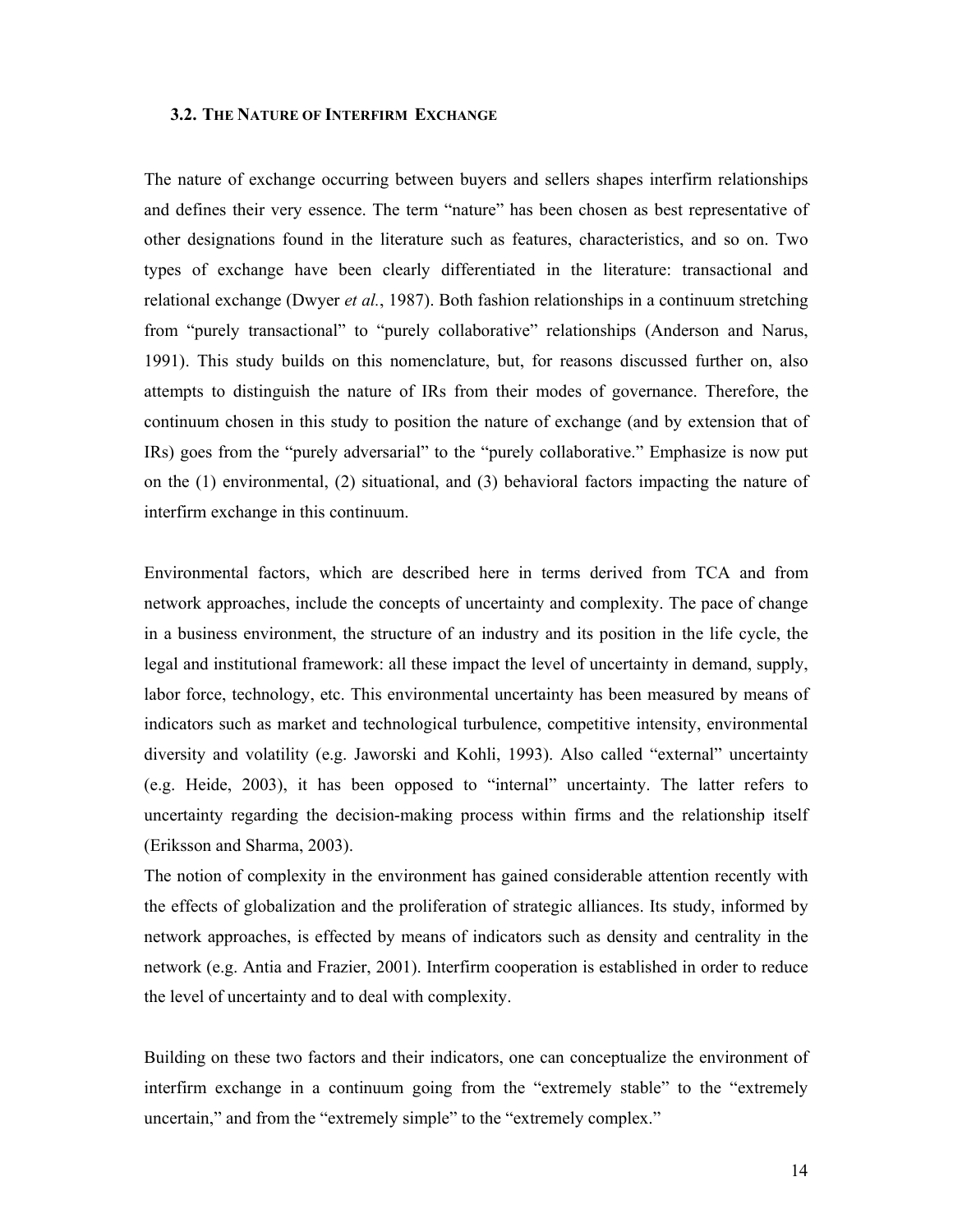To borrow Ganesan's (1993) terminology, situational factors include the time orientation of IRs, the degree of closeness and the dependence between firms. These factors have a direct impact on IR outcomes. In fact, long-term relationships have been shown to affect both anticipated and achieved performance of interdependent channel members and to generate benefits such as higher product quality and lower prices for buyers (e.g. Ganesan, 1994; Gassenheimer *et al.*, 1989). An IR's level of "closeness" is determined by its time orientation (short-term versus long-term), its continuity (measured by the duration of the relationship), and the social, cultural, technological and geographic distance between firms (Nielson, 1998). The notion of "proximity," in particular, has been developed in studies on clustering (e.g. Porter, 1998) to examine the impacts of geographic distance. Finally, the notion of dependence is tightly associated with closeness. Indeed, it is also determined by transaction specific investments and environmental factors. It can be measured by the actual or expected contribution of a partner to the sales and profits of a firm, and by the replaceability of this partner (Frazier and Rody, 1991). Multilateral dependence or interdependence characterizes the mutuality of dependence between firms.

In short, one can conceptualize the situation in which interfirm exchange occur by positioning it in a continuum stretching from the "extremely distant" to the "extremely intimate," where an intimate situation is characterized by close and interdependent interfirm relationships.

In the literature, "behavioral factors" essentially refer to cooperation, commitment and communication, as opposed to opportunism.

These factors have been closely linked to IRs outcomes. Indeed, interfirm cooperation has been positively correlated to economic and noneconomic returns of IRs (e.g. Anderson *et al.*, 1994; Morgan and Hunt, 1994), and negatively related to conflict between firms (Frazier and Rody, 1991). Many studies have demonstrated the interrelations existing among behavioral factors. For instance, cooperation is positively correlated to commitment (e.g. Dwyer *et al.*, 1987; Fontenot and Wilson, 1997) and positively affected by communication through information sharing (Anderson and Narus, 1990). Of the common denominators of these behaviors, one of the most important is trust, which has often been defined as an antecedent to cooperation, commitment and communication (e.g. Geyskens *et al.*, 1999; Gundlach *et al.*, 1995). In turn, "interpersonal variables" such as shared values and culture, communication abilities, integrity, sincerity, honesty, transparency, benevolence, confidentiality,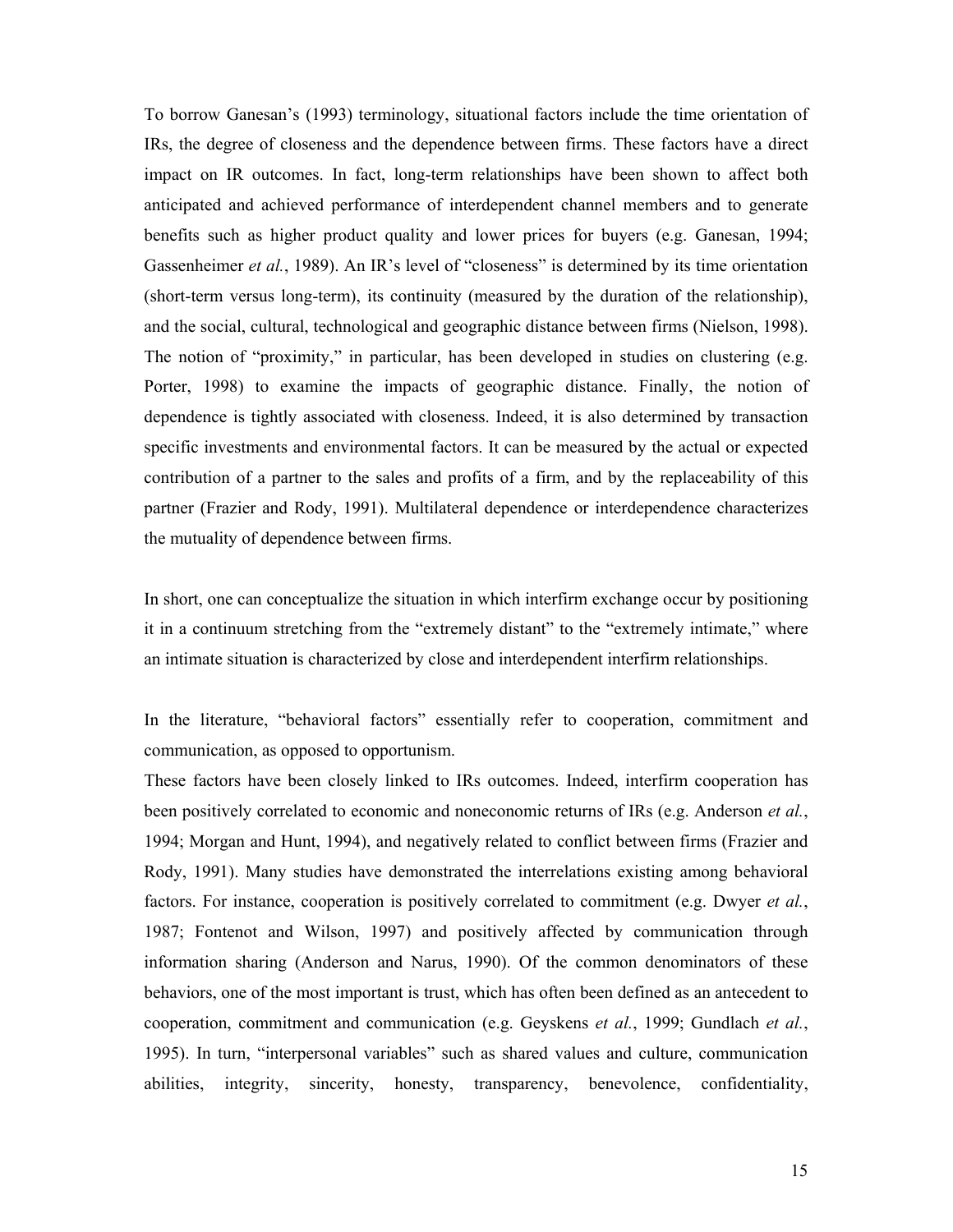predictability and perceived expertise or skills have been identified as antecedents to trust building (e.g. Adler and Kwon, 2002; Moorman *et al.*, 1993).

One can conceptualize the behaviors of firms in the exchange process in a continuum reaching from the "extremely opportunistic" to the "extremely committed," where committed behaviors are characterized by high levels of trust, cooperation and communication.

Finally, mutual influences among environmental, situational and behavioral factors have been largely emphasized. For instance, some authors assert that the continuity of IRs is affected by cooperation, trust and interdependence (Ganesan, 1994; Kothandaraman and Wilson, 2000). Indicators for commitment are the firms' acquiescence to be in a relationship and their propensity to end it. Commitment has been positively correlated to the long-term orientation of IRs (Gundlach *et al.*, 1995; Morgan and Hunt, 1994). Dependence between firms and the long-term orientation of IRs are also considered as mediating processes through which the specificity of assets invested in IRs, the environmental uncertainty and the relational norms influence the behaviors of firms, i.e. foster commitment or opportunism on their part (Joshi and Stump, 1999).

This concludes the review of environmental, situational and behavioral impacts on the nature of exchange. The next section outlines the mechanisms and tools used to govern the exchange process.

#### **3.3. THE GOVERNANCE OF INTERFIRM EXCHANGE**

In this section, the nomenclature established by SET/RET proponents is used to position what "governs" IRs in the well-known continuum reaching from "transactional" (or discrete) to "relational" governance. Particular emphasis is given to the (1) regulative, (2) structural, and (3) coordinative factors impacting the governance of exchange (and by extension of IRs) in this continuum.

The subject of regulative factors is frequently broached in the extensive literature about governance mechanisms and control. Most important among these factors are influence and trade agreements.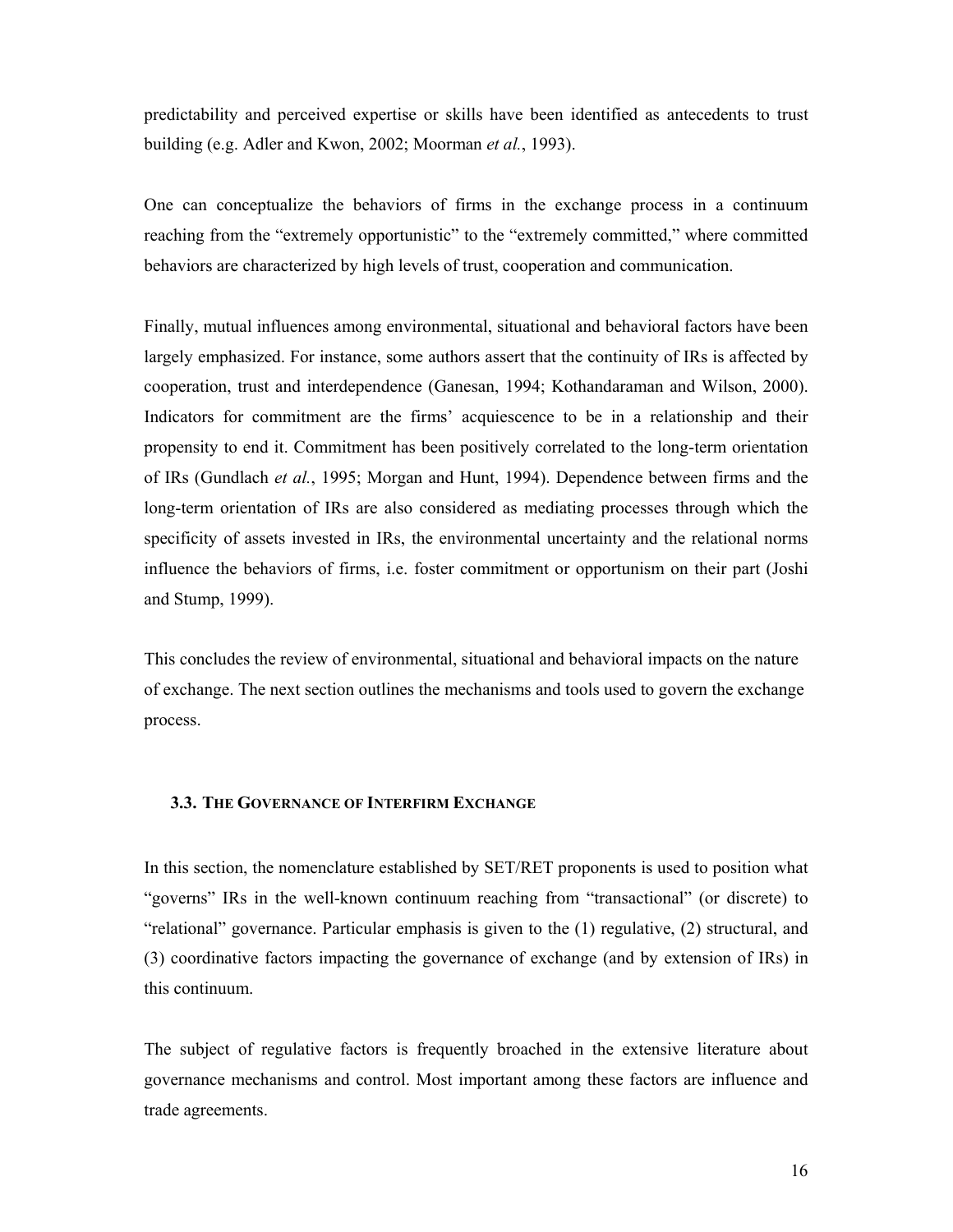The role of influence in IRs has been extensively studied by proponents of the power/influence approach (e.g. Gaski and Nevin, 1985). Power, which has been defined as the ability of an entity to control or influence the behavior of another entity (Lusch and Brown, 1982), is generally associated with symmetry or asymmetry of information. One typology of power differentiates "mediated power," such as rewards or coercion, from "non-mediated" power, such as expertise or information exchange (Brown *et al.*, 1995). The use of power among firms (which can range from the gentlest suggestion to absolute domination) often boils down to that of influence strategies. These can be either coercive (promises, threats or legalistic pleas) or noncoercive (information exchange, requests, recommendations or discussions about business strategy) (Frazier and Rody, 1991). Salient indicators of governance regulation are centralization (the degree of concentration of decision-making authority or the degree of vertical control in the relationship) and formalization (reliance on fixed rules and standard operating procedures); both indicators define the level of bureaucracy characterizing the exchange (Boyle and Dwyer, 1995; Heide and John, 1992).

The power/influence factor has been related to IRs outcomes: for example, it has been noted that information sharing has positive effects on the performance of the exchange relationship, whereas requests, legalistic pleas and threats have detrimental effects on this outcome variable (Boyle and Dwyer, 1995). Power/influence has also been closely linked to other types of factors, particularly to situational ones (long-term orientation and dependence) and behavioral ones (cooperation and commitment). For instance, Ganesan (1993) has shown that negotiation strategies are impacted by the long-term orientation of IRs and has positioned various types of influence in a continuum ranging from the "aggressive" to the "collaborative." Contrasting the power/influence theory with the path/goal theory, other approaches to the study of leadership impacts on cooperation have emphasized the role of participative, supportive, directive and achievement-oriented styles of influence (e.g. Mehta *et al.*, 2001).

The contractual approach typically positions exchange regulation in a continuum ranging from the "explicit" to the "normative" (Lusch and Brown, 1996). In this sense, trade agreements are seen as "explicit" when formalized by a written contract establishing legal bonds, and are viewed as "implicit" when based on social bonds and expected behaviors, such as communication; these then become the norms ruling the exchange. Five main indicators of relational norms have been proposed: flexibility, solidarity, mutuality, harmonization in conflict, and restraint in the use of power (Cannon *et al.*, 2000).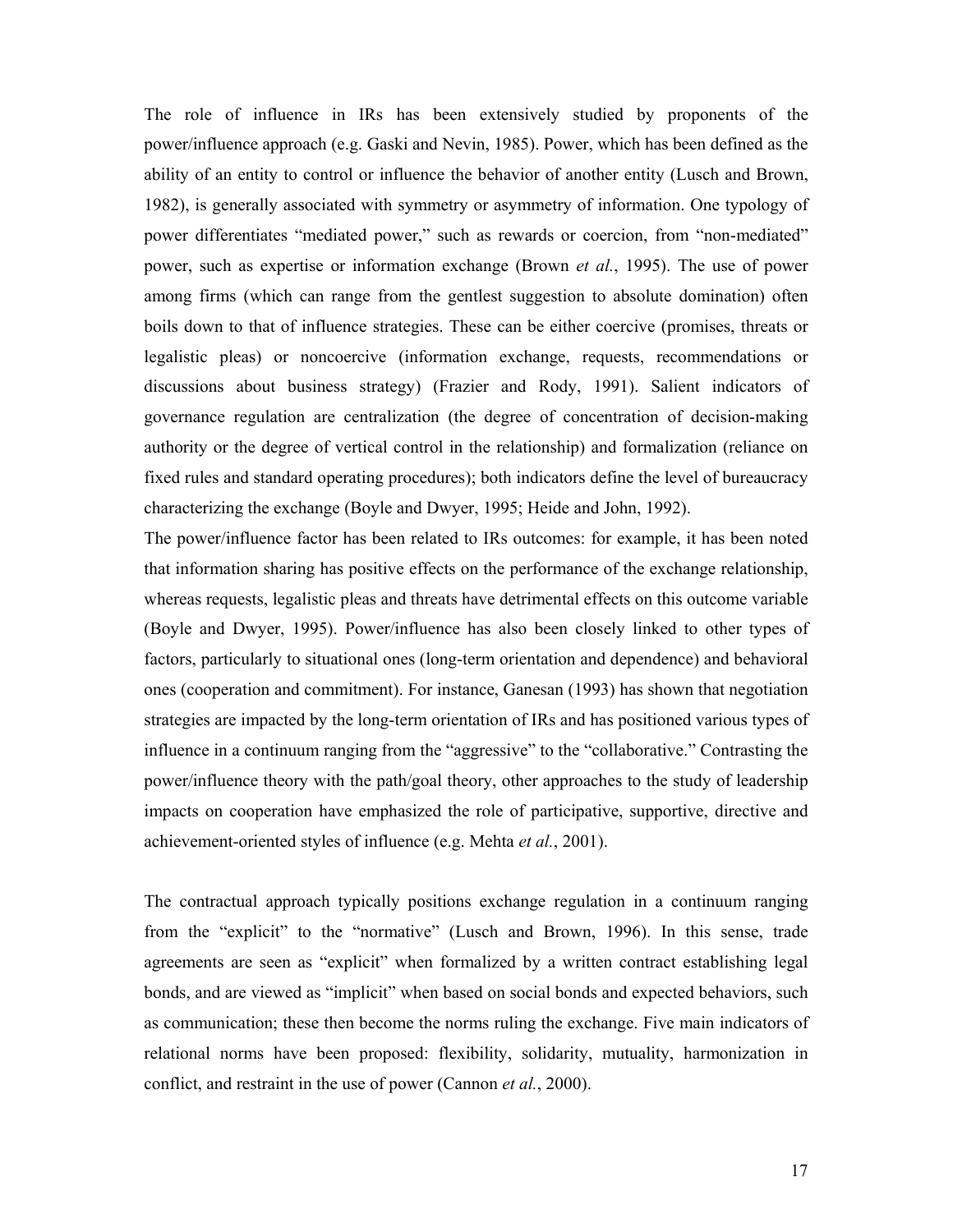For years, it was debated whether or not norms could be a substitute for explicit contracts. Now, more and more often, both types of regulation are considered complementary. In fact, Cannon and others (2000) conceptualize the use of both cooperative norms and legal bonds as a "plural form" of governance and show its positive impact on the performance of IRs. This performance is assessed by price or value received delivery, after-sales service, technical support and product quality. It must be noted that Cannon's terminology is, in this case, identical to Heide's (2003), who also mentions "plural governance," but thereby designates a totally different concept, as is explained further on in the presentation of structural factors.

Four aspects are expressed in terms of regulative factors: the concentration of power in one firm or its dilution among two or more firms, the way this power is exerted, the type of trade agreement framing the exchange and, finally, the combined or discrete use of the different types of agreements. It should prove useful to position the regulation of exchange in a continuum going from the "extremely unilateral" to the "extremely multilateral," where a multilateral regulation of exchange is characterized by a high level of interdependence and participation in decision making, by the use of noncoercive, non-mediated power, and by a plural form of governance.

Borrowing now the terminology of network approaches, one can state that structural factors are related to the organizational form and structure given to the exchange and, by extension, to the IRs. Indeed, another approach regarding alternatives to the regulation of exchange involves organizing the exchange internally or quasi-internally. A widely-accepted term used to qualify this type of exchange coordination between markets and hierarchies is "hybrid" governance (e.g. Buvik and Andersen, 2002). In this respect, the coordination of exchange can be conceptualized in terms of a continuum stretching from "purely external" (the market) or "purely internal" (the hierarchy) to "hybrid." However, organizational architectures that involve simultaneous making and buying may be seen as more representative of marketplace realities than this conventional make-or-buy perspective. In this vein, the concept of "plural governance" describes this combination of market contracting and vertical integration for the same transaction (Heide, 2003). Exchange governance had to evolve to ensure competitive advantages in a changing business environment. This evolution into an hybrid or plural governance has led to the establishment of strategic networks and partnerships (e.g. Jarillo, 1988; Poulin et al., 1994).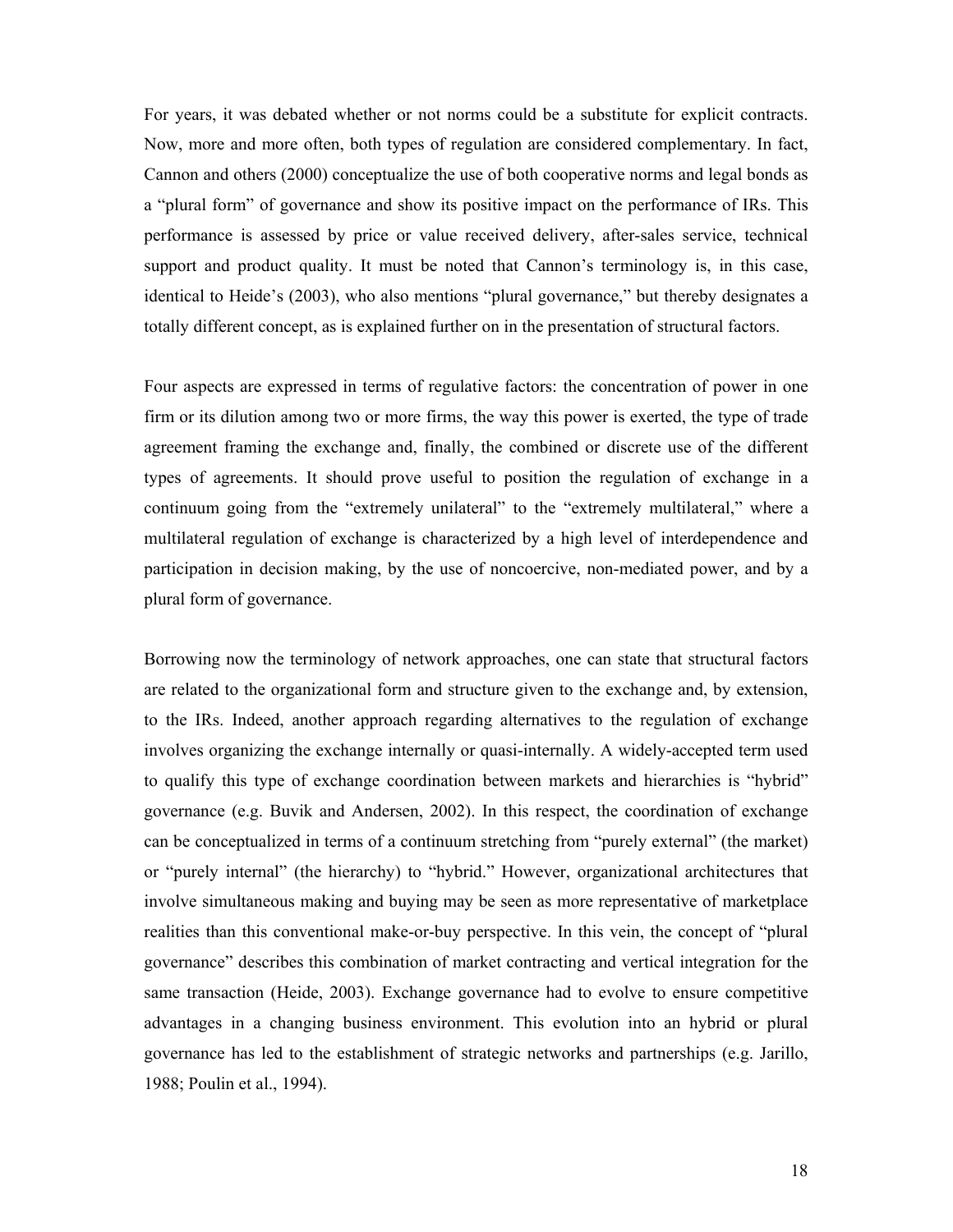The literature reviewed here provides an array of structures attempting to describe the variety of network forms. However, in many publications, little distinction is made between what are viewed here as regulative, structural and coordinative factors, i.e., the type of trade agreements, the type of structure provided to the exchange, and the type of activities coordination. For instance, one typology of interfirm links differentiates traditional agreements (arm's-length contracts, franchising, licensing) and nontraditional agreements (joint action in R&D, manufacturing or marketing, etc.; long-term sourcing agreements; research consortiums; shared distribution services, etc.) from equity arrangements (creation or non-creation of a new entity like a joint venture, or dissolution of existing entities in the case of mergers and acquisitions) (Monczka et al., 1998). Because there is as yet no consensual explanation of how these types of structure can be compared and positioned in the "transactional/relational" continuum, it seems useful to refer to another indicator of the exchange form: the construct of structural embeddedness. Defined as the extent to which a dyad's mutual contacts are connected to one another, structural embeddedness is said to be a function of the number of participants in the exchange, of how likely future interactions are among these participants and of how likely these participants are to talk about their interactions (Jones et al., 1997).

However limited it may be in addressing the range of issues related to the organizational form of exchange, embeddedness helps conceptualize the structure of governance exchange in terms of a continuum arching from the "purely dyadic" to the "extremely networked." An extremely networked form of governance is characterized by a high level of structural embeddedness.

Coordinative factors are examined in relation to the way activities, resources and competences of firms are coordinated and planned in the exchange process. Supply chain management (SCM) offers the best grasp of these types of factors. It includes sourcing and procurement, production scheduling, order processing, inventory management, transportation, manufacturing, warehousing, customer service, and the information systems used to monitor these activities. It has been shown that SCM directly impacts the effectiveness and performance of the firm as well as the level of satisfaction of trade partners.

The concept of integration is an essential indicator of coordinative factors. Integration can be effected with regard to physical resources (such as manufacturing equipment and technology), human resources (for example, by means of extensive human interaction and cross-transfer of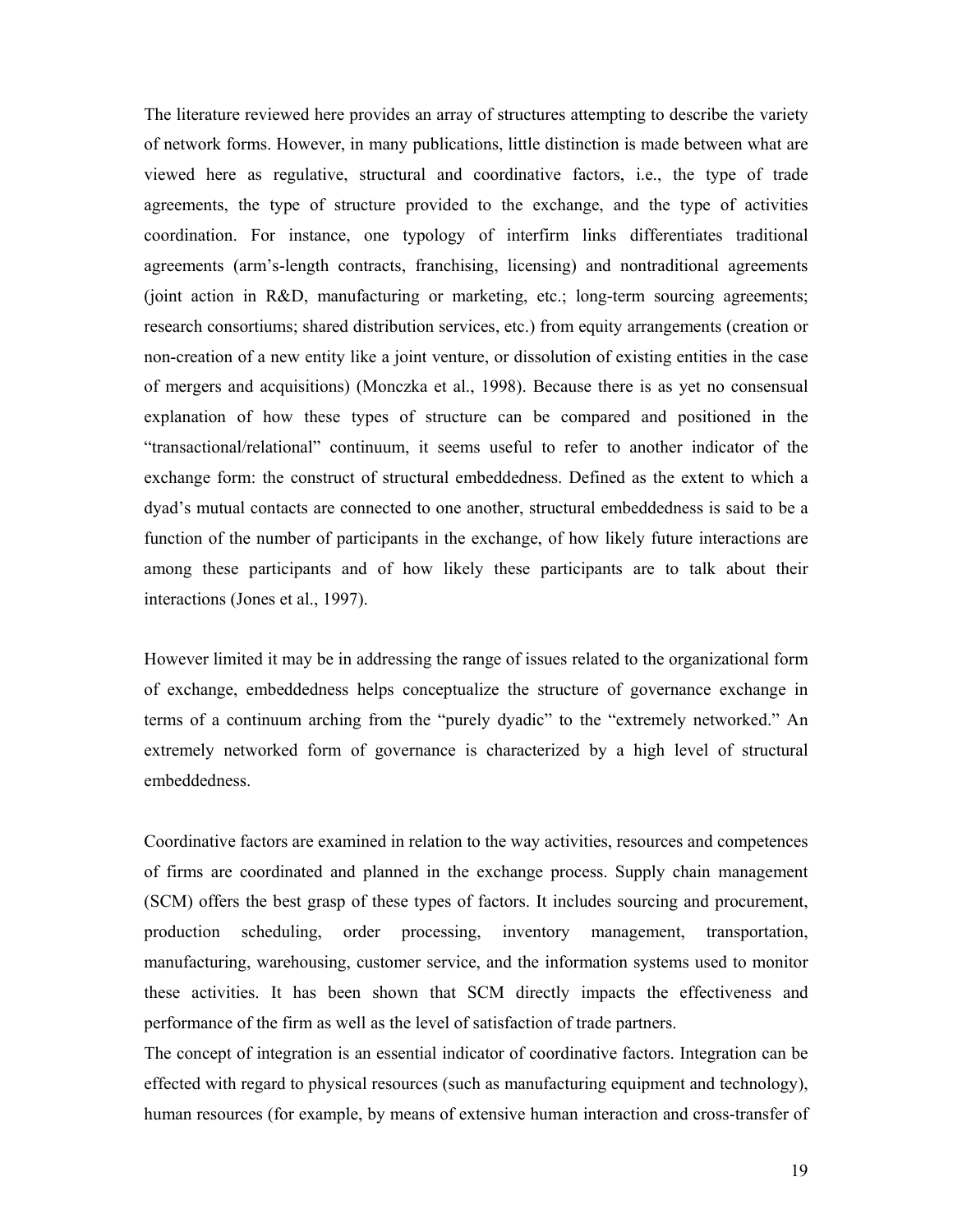staff between firms) or processes (for instance, by the use of Vendor-Managed or Co-Managed Inventory, thus enabling suppliers to assess stock-data level via Electronic Data Interchange and to take the necessary replenishment action) (Harland et al., 2004). Integration also concerns customers when they are invited to participate in configuration as well as product specification and co-design in the context of mass customization strategies.

Other indicators of coordinative factors are flexibility in manufacturing systems (defined as the ability to produce a variety of products in quantities sufficient to meet customer demand while maintaining high performance) and responsiveness (possibly measured by the orderwinning criterion), as both help firms cope with uncertainty (Zhang et al., 2003).

To enable functional, geographical and inter-temporal coordination of managerial decisions, SCM relies heavily on information technologies. One can therefore consider the existence of inter-organizational systems (IOSs) and, more generally, the development of electronic business-to-business commerce as a final indicator of coordinative factors.

To the best of the authors' knowledge, no consensus has emerged yet on a scale that could adequately determine which form of IOSs or electronic commerce leads to the most advanced level of coordination and planning in governing IR exchange. Therefore, it seems appropriate to assess the importance of electronic business-to-business by simply measuring the use of: the Internet in dealing with trade partners; Vendor-Managed or Co-Managed Inventory (VMI/CMI); Electronic Data Interchange (EDI); Collaborative Planning Forecasting and Replenishment (CPFR); Enterprise Resource Planning (ERP) systems; intelligent agent softwares in manufacturing systems; and, finally, electronic marketplaces.

Building on these factors and their indicators, one can conceptualize the coordination and planning of exchange according to a continuum arching from the "extremely fragmented" to the "extremely integrated," where extremely integrated governance is characterized by high levels of flexibility and responsiveness, and by extensive use of IOSs and electronic commerce.

Finally, it must be underlined that exchange governance is also impacted by the environmental, situational and behavioral factors identified in the literature. For instance, the kind of coordination needed in the distribution channel and the level of integration required in the supply chain have been linked to environmental uncertainty (e.g. Buvik and John, 2000). Trust, frequent contacts, communication, and compatibility of information systems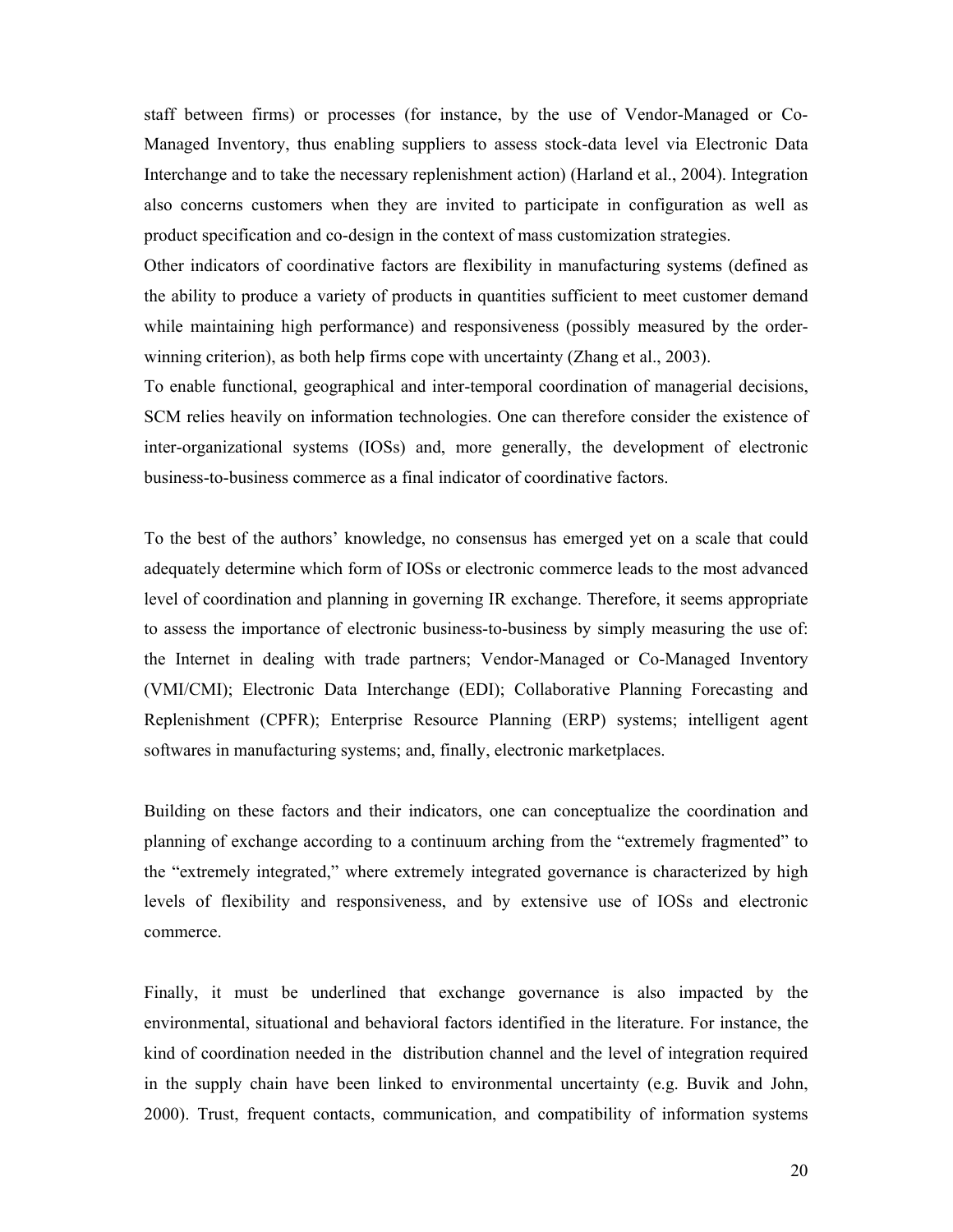among buyers and sellers are some of the requirements that enable SCM to enhance the performance of firms (Tan et al., 2002). Research on inter-organizational systems (IOSs) also stresses the impacts of trust, cooperation, contracts, coordination and control on electronic partnerships and networks (e.g. Gallivan and Depledge, 2003).

As a conclusion, a conceptual model of interfirm relationships is set out in Figure 1. This model conceptualizes interfirm relationship outcomes as being determined by the nature and governance of exchange, itself impacted by six predominant factors.





Continuums from adversarial to collaborative and from transactional to relational are used to describe the nature and governance of exchange. Interfirm exchange grows collaborative when characterized by an intimate situation of exchange (closeness and interdependence of firms) and committed behaviors based on trust, cooperation and communication. On the contrary, the nature of exchange becomes more adversarial when characterized by a distant exchange situation, and opportunistic behaviors. The governance of interfirm exchange grows relational when characterized by a multilateral regulation, networked structure and integrated coordination of exchange. In turn, it becomes more transactional when characterized by unilateral regulation, dyadic structure and fragmented coordination of exchange.

Depending on these characteristics of exchange, interfirm relationships result in more or less value creation and/or value destruction. The interrelations of environmental, situational, behavioral, regulative, structural and coordinative factors are also highlighted in the model.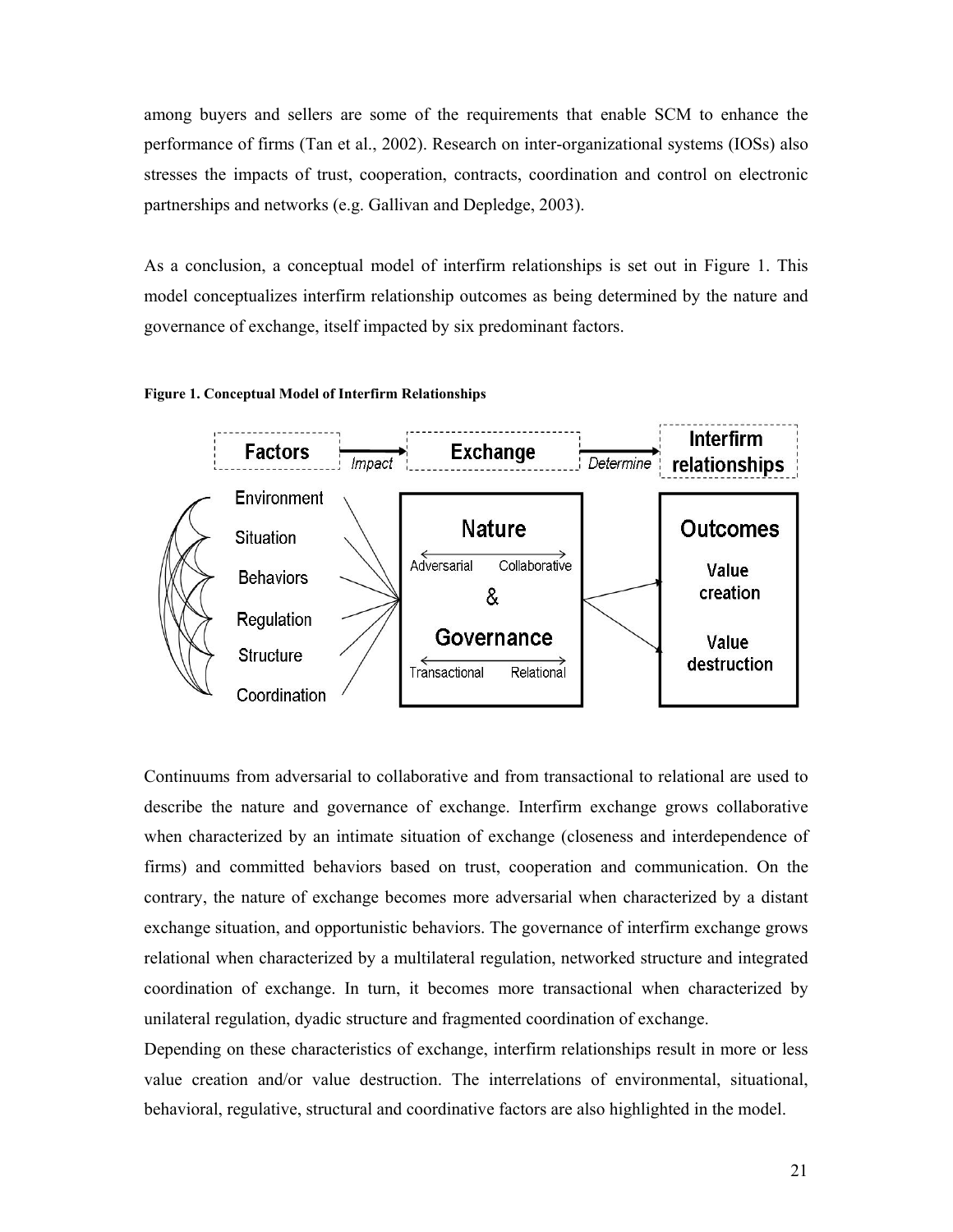## **4. DISCUSSION AND FUTURE DIRECTIONS IN RESEARCH**

The objectives of this study were to foster the creation of a unified body of knowledge on interfirm relationships and to position value creation within IRs. The conceptual model developed here underpins several discussion points.

In regard to the first objective, the aggregation of different perspectives culled from six management fields revealed that interfirm relationships are an extremely complex phenomenon, one which is impacted by many correlated factors and whose outcomes are extremely varied. Although, opinions vary considerably when it comes to the impacts of environmental, situational, behavioral and regulative factors on IRs, the factors themselves are widely acknowledged, and studies on the subject can refer to a fragmented, but well-accepted body of theories. This is not the case for structural and coordinative factors. Most probably because networking and information technology are relatively new features in business, no clear view has emerged yet as to how (1) the different organizational forms and structures of exchange and (2) the various coordinative technologies and practices should be positioned in the continuums traditionally used to study interfirm exchange. There is therefore ample room for further research on this particular point. This, however, is less true with respect to the other factors identified in the present study, which have been so intensively studied in the past.

This paper suggests that the existing knowledge on IRs (except for structural and coordinative impacts, which remain somewhat unclear) constitutes a sufficient basis for carrying-out more holistic studies. It could of course be argued that, because of the intricate nature and inherent complexity of IRs, the development of such approaches will prove to be futile. Indeed, the difficulties linked to a holistic apprehension of this phenomenon can be somewhat overwhelming. However, the authors believe that efforts must be made in this sense (1) to reach a deeper understanding of IRs and their outcomes, and (2) to develop constructs enabling the prediction and control of these outcomes, as far as possible. This concern is especially important regarding research in strategic management. Indeed, theory in strategy must represent management reality with a proportional level of complexity (Chaffee, 1985). Further developments in research should rely on systemic thinking and systems theories to support a holistic approach of interfirm relationships.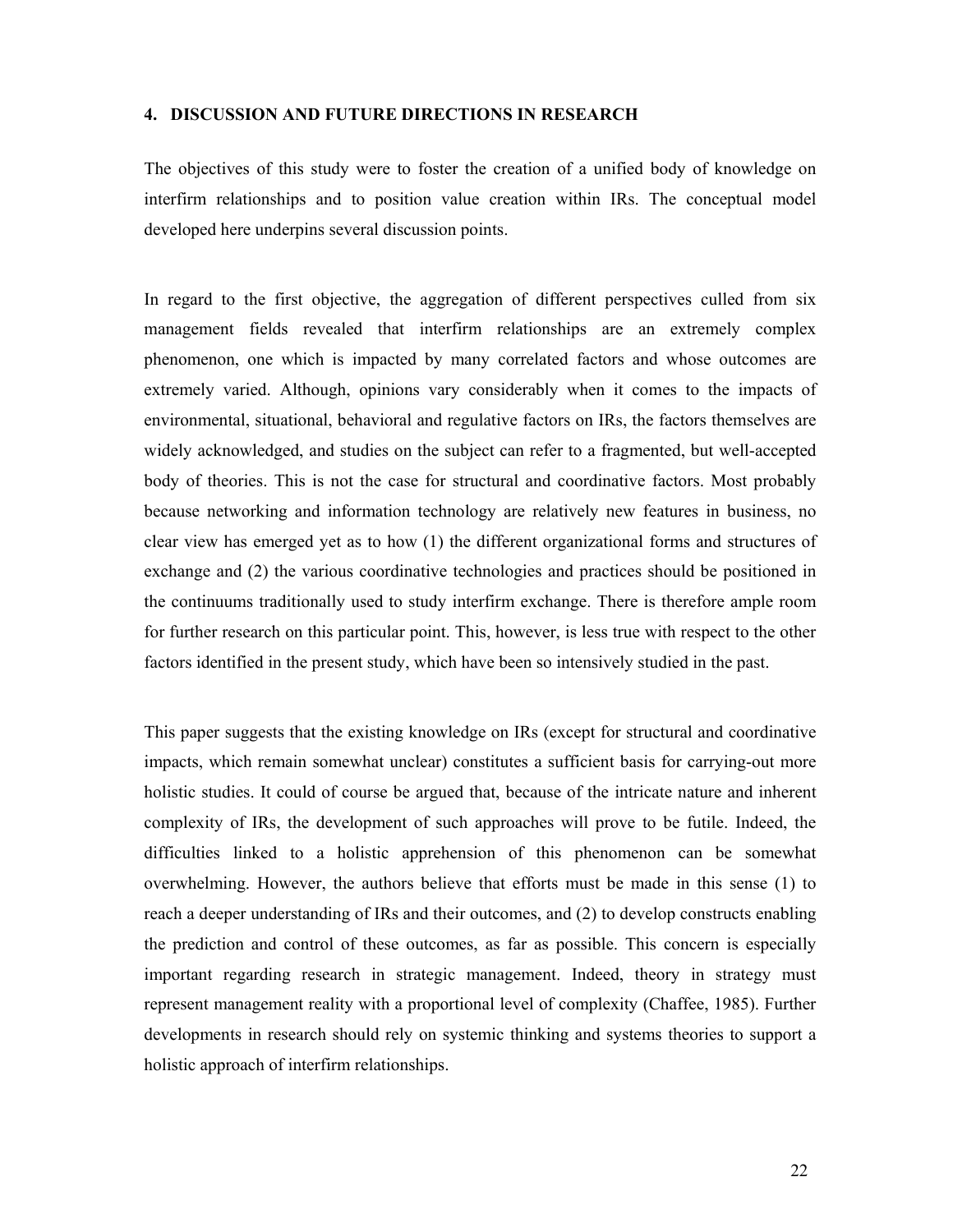Reflecting a broader perspective on IRs, the model set out in this paper may favor a better understanding of statements that have been studied, whether theoretically or empirically, in a very extensive way, but also in a somewhat disjointed one. Examples of these statements are:

- When the business environment of firms is perceived as uncertain and complex, the latter tend to develop collaborative relationships based on relational governance.
- Collaborative exchange requires an intimate situation (as defined in this paper) between firms as well as committed behaviors; it is heightened by multilateral regulation and integrated coordination in governance.
- Collaborative exchange and relational governance enhance:
	- **Strategic networks and partnerships**
	- Supply-chain-management activities
	- Electronic business-to-business commerce.

Finally, further research on the drivers of value creation in IRs should (1) use qualitative approaches to ensure that all significant drivers and elements are taken into account, and (2) rely on factor-analysis techniques to build a more valid construction of the identified factors and to determine their respective weight.

With regard to the second objective pursued here (i.e., a more precise positioning of value creation within IRs), it might first be argued that value creation is not the best indicator for the study of IR outcomes. Indeed, conceptualizing a new phenomenon by means of an emerging construct might not ensure optimal reliability and credibility as regards the findings of a given study. Many well-established indicators (such as economic performance, satisfaction, competitive advantage, etc.) are available to researchers, and can be used with relative ease due to the existence of effective measurement scales. However, the wide scope of the concept of value creation is in itself a strong argument for its use as the "dependent variable" in the study of IRs. Because IRs should be considered holistically, that is, beyond the various boundaries of discrete managerial disciplines, such a conceptual breadth seems essential. Value creation should be considered a premium indicator for measuring the interest and impact of IRs. Developing scales to measure value creation in all its aspects is a priority.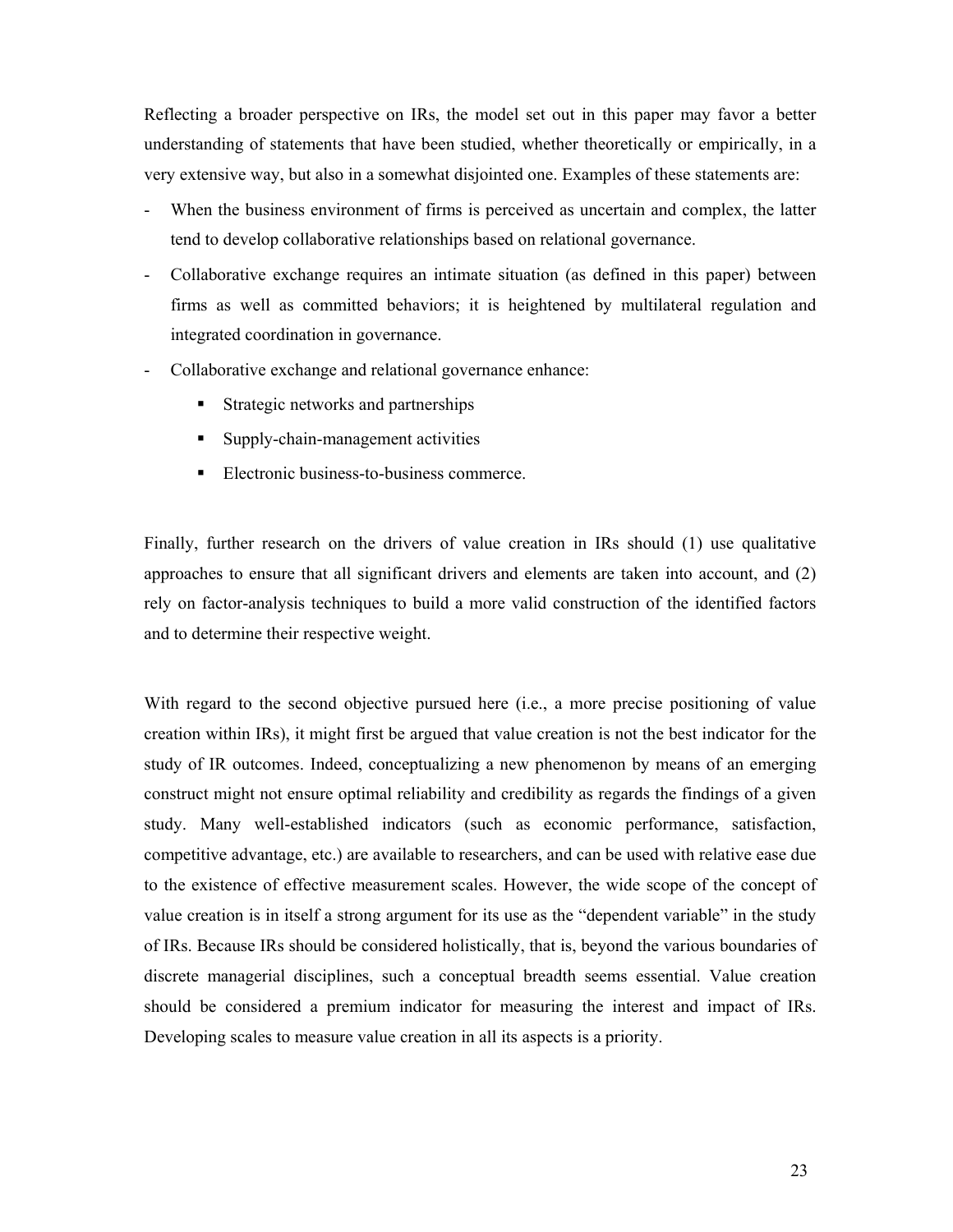The conceptual model proposed here points to the existence of a "counterpart" to high potential for value creation within IRs: the risk of value destruction. The drivers and mechanisms of value destruction are not yet well understood. However, disappointing outcomes of IRs (lower value created than expected, or value destruction) may be explained by this model. To use it fruitfully, one has to imagine a cursor being positioned on each of the two continuums representing the nature and the governance of exchange (see Figure 1). These cursors should be moved (1) to the left when the exchange is thought to be more adversarial and transactional or (2) to the right when the exchange is considered more collaborative and the governance more relational. A misalignment between the positions of the two cursors may be responsible for disappointing outcomes of IRs. For instance, relationships between suppliers and customers that were meant to be collaborative (such as strategic alliances, research and development partnerships, etc.) can fail or result in dissatisfaction because they rely on a more transactional form of governance than is required.

On the whole, it can be hypothesized that the greater the alignment between the nature and the governance of exchange in this model, the more value will be created (and the less value will be destroyed). More attention should be paid to this proposition in future research because it constitutes one of the keys to the development of effective relationship management. In this sense, it seems essential to verify the existence, direction and strength of the assumed correlation between the nature of the exchange and its governance.

A look at the conceptual model provided here leads to another fundamental question: which type of exchange has to be promoted to create more value and/or to avoid value destruction? From the viewpoint of relationship marketing, it is clear that the more the exchange is collaborative and the governance relational, the more value is created. However, practitioners in industrial areas dealing with commodity products may find it difficult to integrate this assumption into their business reality. Research on mass customization offers new perspectives on how and why commodity producers are also concerned by this issue when it comes to enhancing value creation. Broad avenues of research must be explored in order to advance the existing work on portfolio-relationship management and to examine the links between the type of product or service offered and the type of exchange required between trade actors.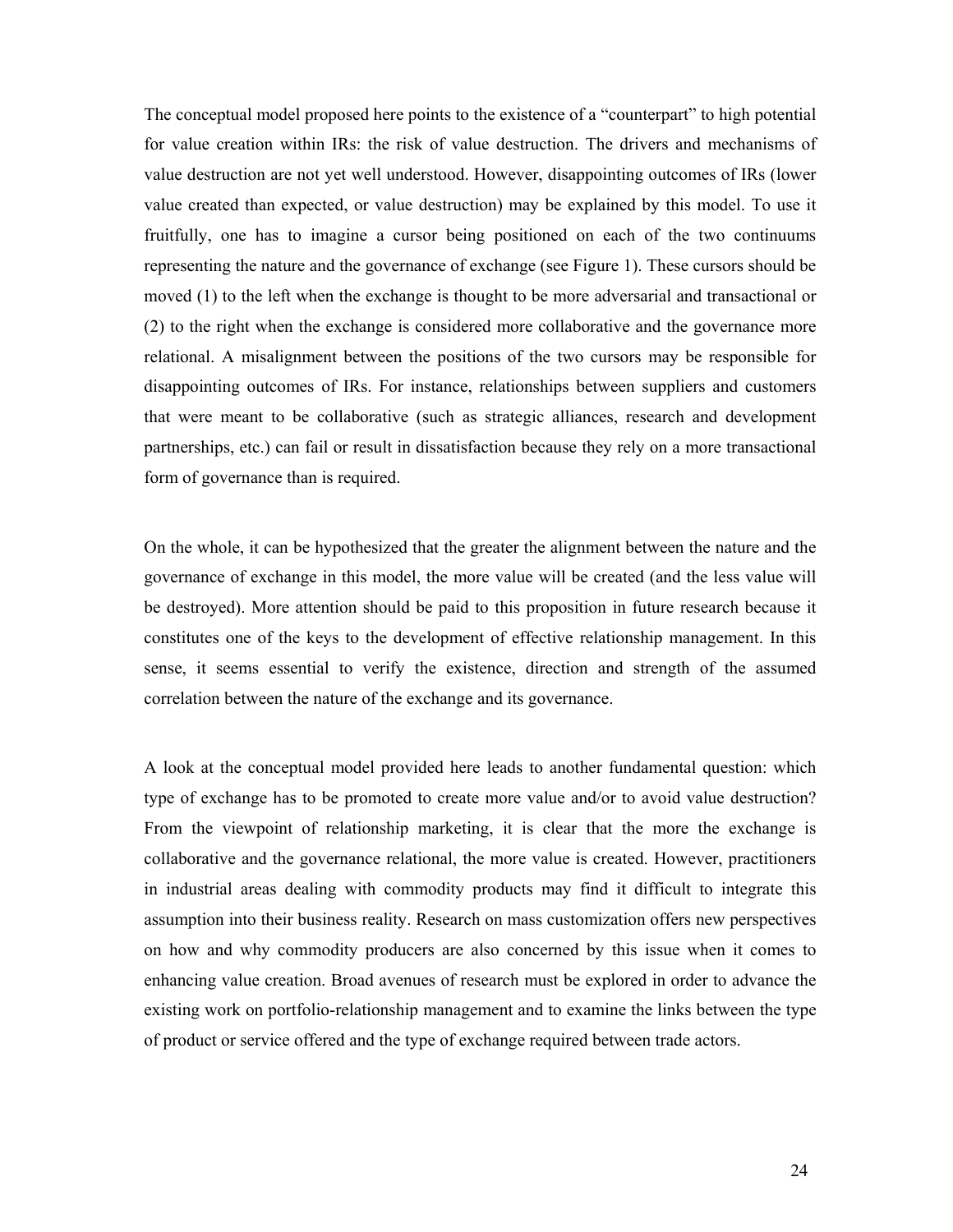Finally, further examination of the inputs invested in IRs should constitute a major research avenue. In assessing the value created within IRs, the literature on business-relationship value extends transaction costs to sacrifices and process costs. However, other types of inputs, such as psychological costs for managers (for instance, time and energy spent in developing, maintaining and eventually dissolving IRs), investments in information systems or in social capital should be taken into account for a more accurate measurement of value creation within interfirm relationships. This may lead to a clearer differentiation between transaction costs and relationship costs.

#### **5. THEORETICAL AND MANAGERIAL IMPLICATIONS**

In an academic perspective, the present endeavor is needed to bring some order to the multiplicity of approaches to IRs and value creation, and to accurately distinguish between over- and under-explored avenues in research. The conceptual model and the argumentation put forward here respond to a call in recent literature for research on the identification of relationship value drivers. This study has focused on the factors impacting the nature and governance of exchange, and has identified several measurement indicators. Furthermore, it calls for future research on emerging concepts such as relationship management, relational competence and relational capital. Finally, it offers conceptual foundations that support the extension of the supply-chain concept to the study of value-added networks, interfirm logistics networks, supply networks, value systems, value-creating networks, and so on.

From a managerial viewpoint, a comprehensive overview of interfirm relationships in business markets seems particularly useful. More and more often, relationships between buyers and sellers are shown to be an important source of value creation. This study helps to understand why and how value is created. While it outlines the different types of benefits that can derive from IRs, it also focuses the attention of managers on the "dark side" of interfirm relationships.

For it is managers who must face any one of the following challenges: getting closer to their clients by means of market-orientation efforts, adapting to time-based competition requirements, surviving industrial consolidation and its parade of mergers and acquisitions, creating strategic alliances and partnerships, innovating, managing the supply chain, and developing electronic business. All of these new trends have one core element in common: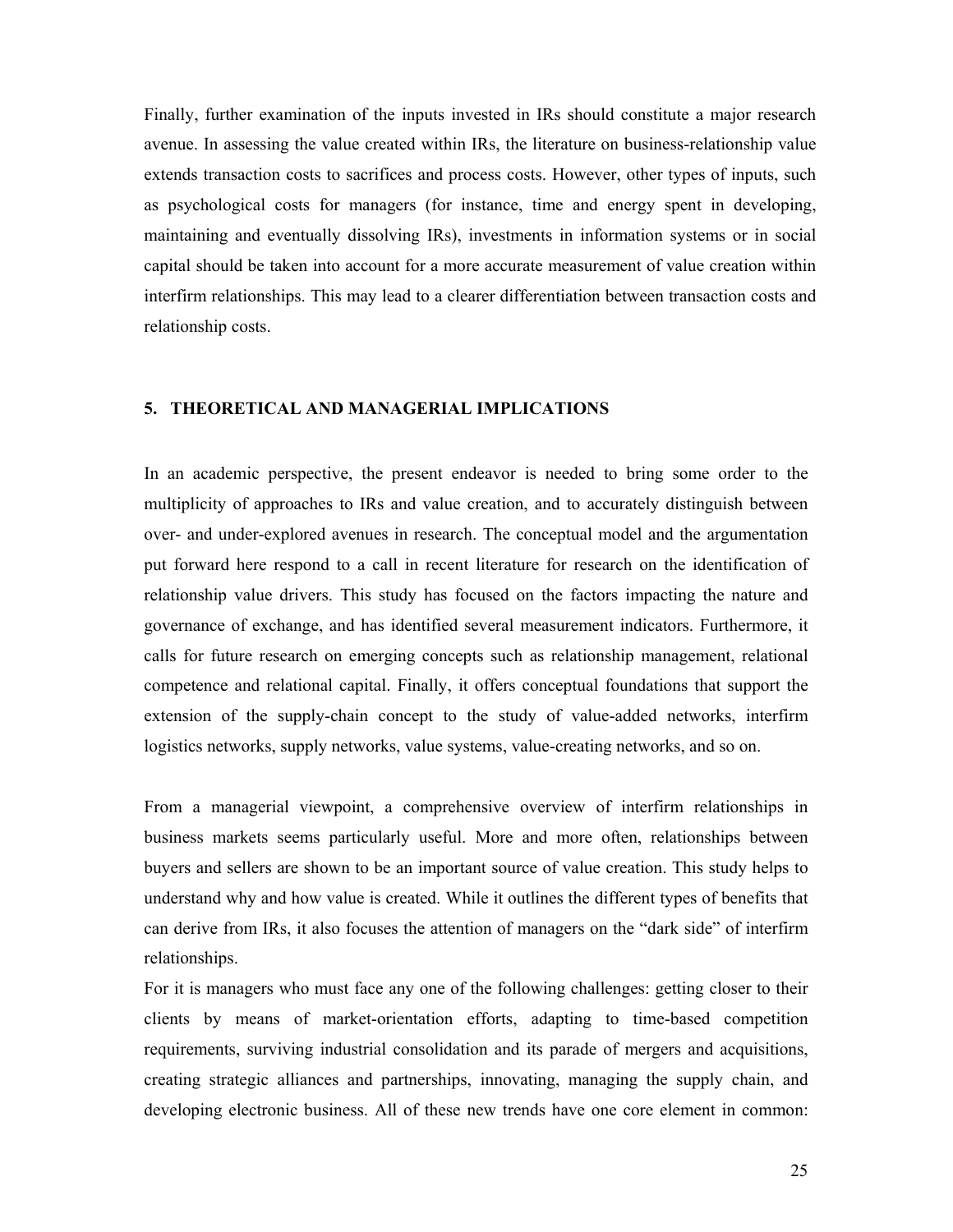interfirm relationships. Managers may be acting in their own interest by realizing that this is the key they are looking for to adapt their organization to a rapidly changing business environment and to remain competitive in it.

# **CONCLUSION**

This study offers a synthesis of the approaches used in six research fields to position interfirm relationships as a means of value creation in business, and proposes a conceptual model as an integrative framework. It identifies three key elements for the study of interfirm relationships: (1) the outcomes of IRs, (2) the nature of interfirm exchange and (3) its governance mechanisms and tools. It also provides a way to aggregate the numerous factors impacting these key elements. Finally, the findings are discussed and future research directions are outlined on the basis of gaps identified in the existing body of knowledge on interfirm relationships.

Studying interfirm relationship as a means of value creation is a matter of fundamental importance. It has the potential to help firms develop the ability to manage value-creating relationships with other trade actors. This ability, in other terms this relational competence, may well be the major source of competitive advantage on markets in the next decades.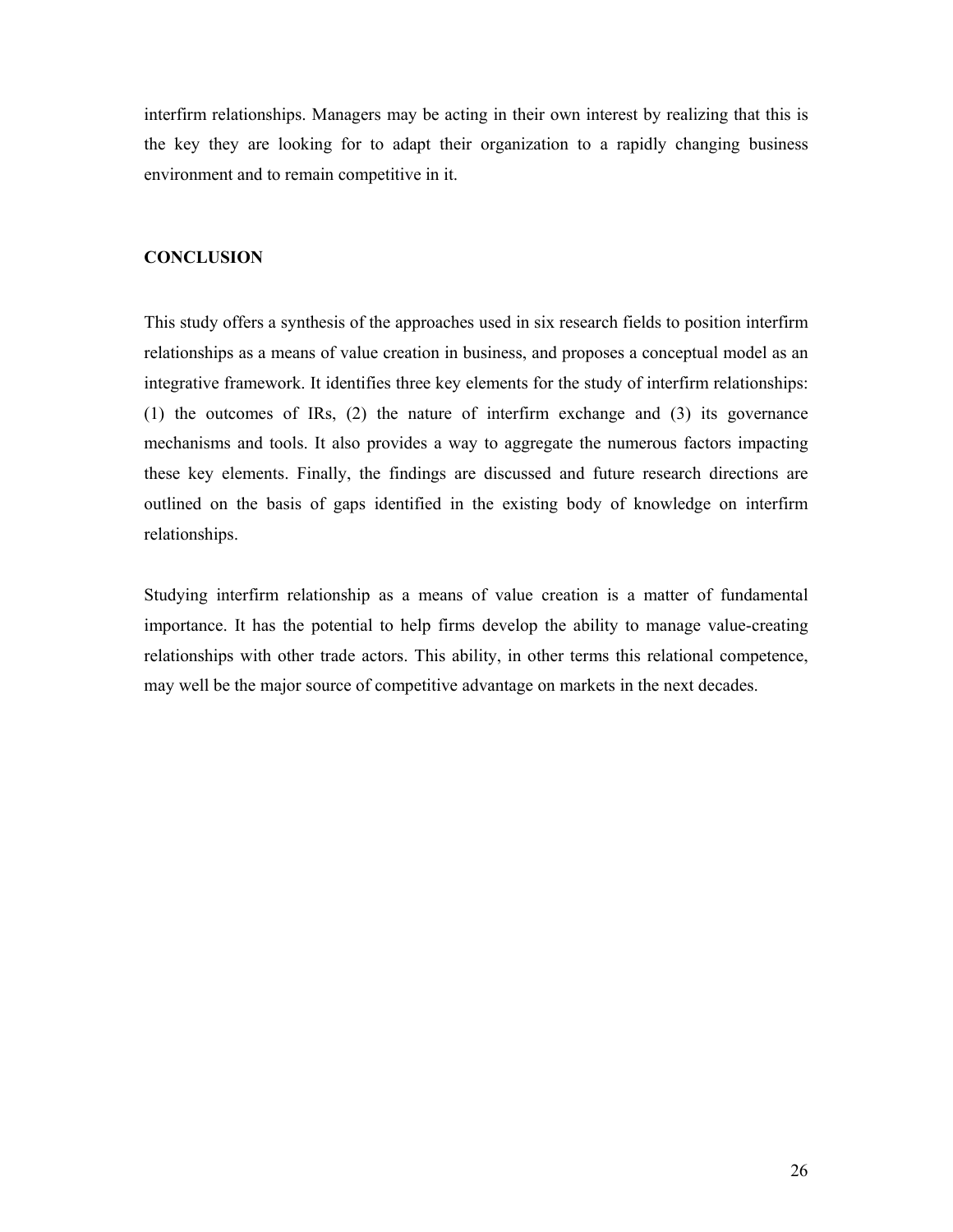# **BIBLIOGRAPHY**

R.S. Achrol, « Changes in the theory of interorganizational relations in marketing: Toward a network paradigm », Journal of the Academy of Marketing Science, Vol. 25, No. 1, p. 56-71, 1997.

P.S. Adler and S.-W. Kwon, « Social capital: Prospects for a new concept », The Academy of Management Review, Vol. 27, No. 1, p. 17-36, 2002.

J.C. Anderson, H. Hakansson and J. Johanson, « Dyadic business relationships within a business network context », Journal of Marketing, Vol. 58, No. 4, p. 1-15, 1994.

J.C. Anderson and J.A. Narus, « A model of distributor firm and manufacturer firm working partnerships », Journal of Marketing, Vol. 54, No. 1, p. 42-58, 1990.

J.C. Anderson and J.A. Narus, « Partnering as a focused market strategy », California Management Review, Vol. 33, No. 3, p. 95-111, 1991.

K.D. Antia and G.L. Frazier, « The severity of contract enforcement in interfirm channel relationships », Journal of Marketing, Vol. 65, No. 4, p. 67-81, 2001.

M. Beverland and L. Lockshin, « A longitudinal study of customers' desired value change in business-to-business markets », Industrial Marketing Management, Vol. 32, No. 8, p. 653- 666, 2003.

S.P. Borgatti and P.C. Foster, « The network paradigm in organizational research: A review and typology », Journal of Management, Vol. 29, No. 6, p. 991-1013, 2003.

D.J. Bowersox, D.J. Closs and T.P. Stank, « Ten mega-trends that will revolutionize supply chain logistics », Journal of Business Logistics, Vol. 21, No. 2, p. 1-14, 2000.

B.A. Boyle and F.R. Dwyer, « Power, bureaucracy, influence, and performance - their relationships in industrial distribution channels », Journal of Business Research, Vol. 32, No. 3, p. 189-200, 1995.

J.R. Brown, R.F. Lusch and C.Y. Nicholson, « Power and relationship commitment: Their impact on marketing channel member performance », Journal of Retailing, Vol. 71, No. 4, p. 363-392, 1995.

A. Buvik and O. Andersen, « The impact of vertical coordination on ex post transaction costs in domestic and international buyer-seller relationships », Journal of International Marketing, Vol. 10, No. 1, p. 1-17, 2002.

A. Buvik and G. John, « When does vertical coordination improve industrial purchasing relationships? », Journal of Marketing, Vol. 64, No. 4, p. 52-68, 2000.

J.P. Cannon, R.S. Achrol and G.T. Gundlach, « Contracts, norms, and plural form governance », Academy of Marketing Science, Vol. 28, No. 2, p. 180-194, 2000.

J.P. Cannon and C. Homburg, « Buyers-supplier relationships and customer firm costs », Journal of Marketing, Vol. 65, No. 1, p. 29-41, 2001.

E.E. Chaffee, « Three models of strategy », The Academy of Management Review, Vol. 10, No. 1, p. 89-99, 1985.

F.R. Dwyer, P.H. Schurr and S. Oh, « Developing buyer-seller relationships », Journal of Marketing, Vol. 51, No. 2, p. 347-358, 1987.

K. Eriksson and D.D. Sharma, « Modeling uncertainty in buyer-seller cooperation », Journal of Business Research, Vol. 56, No. 12, p. 961-970, 2003.

R.J. Fontenot and E.J. Wilson, « Relational exchange: A review of selected models for a prediction matrix of relationship activities », Journal of Business Research, Vol. 39, No. 1, p. 52-69, 1997.

G.L. Frazier and R.C. Rody, « The use of influence strategies in interfirm relationships in industrial product channels », Journal of Marketing, Vol. 55, No. 1, p. 52-69, 1991.

M.J. Gallivan and G. Depledge, « Trust, control and the role of interorganizational systems in electronic partnerships », Information Systems Journal, Vol. 13, No. 2, p. 159-190, 2003.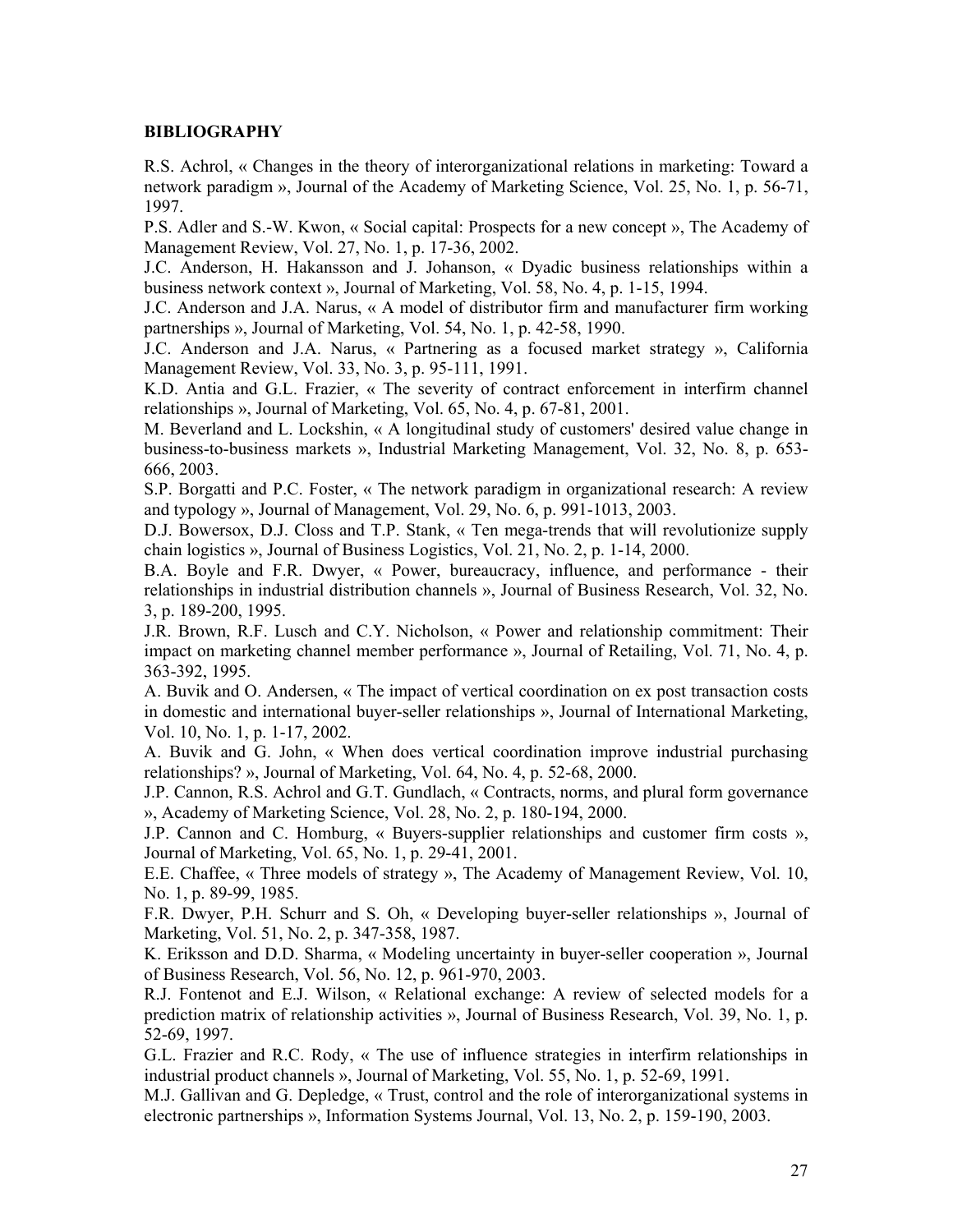S. Ganesan, « Determinants of long-term orientation in buyer-seller relationships », Journal of Marketing, Vol. 58, No. 2, p. 1-19, 1994.

J.F. Gaski and J.R. Nevin, « The differential effects of exercised and unexercised power sources in a marketing channel », Journal of Marketing Research, Vol. 22, No. 2, p. 130-157, 1985.

J.B. Gassenheimer, J.U. Sterling and R.A. Robicheaux, « Long-term channel member relationships », International Journal of Physical Distribution & Materials Management, Vol. 19, No. 12, p. 15-39, 1989.

I. Geyskens, J.-B.E.M. Steenkamp and N. Kumar, « A meta-analysis of satisfaction in marketing channel relationships », Journal of Marketing Research, Vol. 36, No. 2, p. 223-238, 1999.

G.T. Gundlach, « Exchange governance: The role of legal and nonlegal approaches across the exchange process », Journal of Public Policy & Marketing, Vol. 13, No. 2, p. 246-258, 1994.

G.T. Gundlach, R.S. Achrol and J.T. Mentzer, « The structure of commitment in exchange », Journal of Marketing, Vol. 59, No. 1, p. 78-92, 1995.

H. Hakansson, International marketing and purchasing of industrial goods: An interaction approach, Wiley, Chichester, 1982.

H. Hakansson and I. Snehota, Developing relationships in business marketing, Routledge, London, 1995.

L. Hallen, J. Johanson and N. Seyed-Mohamed, « Interfirm adaptation in business relationships », Journal of Marketing, Vol. 55, No. 2, p. 29-37, 1991.

C. Harland, J. Zheng, T. Johnsen and R. Lamming, « A conceptual model for researching the creation and operation of supply networks », British Journal of Management, Vol. 15, No., p. 1–21, 2004.

J.B. Heide, « Plural governance in industrial purchasing », Journal of Marketing, Vol. 67, No. 4, p. 18-29, 2003.

J.B. Heide and G. John, « Do norms matter in marketing relationships? », Journal of Marketing, Vol. 56, No. 2, p. 32-44, 1992.

J.E. Hogan, « Expected relationship value: A construct, a methodology for measurement, and a modeling technique », Industrial Marketing Management, Vol. 30, No. 4, p. 339-351, 2001.

J.C. Jarillo, « On strategic networks », Strategic Management Journal, Vol. 9, No. 1, p. 31-41, 1988.

B.J. Jaworski and A.K. Kohli, « Market orientation - antecedents and consequences », Journal of Marketing, Vol. 57, No. 3, p. 53-70, 1993.

C. Jones, W.S. Hesterly and S.P. Borgatti, « A general theory of network governance: Exchange conditions and social mechanisms », The Academy of Management Review, Vol. 22, No. 4, p. 911-945, 1997.

A.W. Joshi and R.L. Stump, « Determinants of commitment and opportunism: Integrating and extending insights from transaction cost analysis and relational exchange theory », Revue Canadienne des Sciences de l'Administration, Vol. 16, No. 4, p. 334-352, 1999.

P. Kothandaraman and D.T. Wilson, « Implementing relationship strategy », Industrial Marketing Management, Vol. 29, No. 4, p. 339-352, 2000.

C.J. Lambe, C.M. Wittman and R.E. Spekman, « Social exchange theory and research on business-to-business relational exchange », Journal of Business to Business Marketing, Vol. 8, No. 3, p. 58-73, 2001.

R.F. Lusch and J.R. Brown, « A modified model of power in the marketing channel », Journal of Marketing Research, Vol. 19, No., p. 312-323, 1982.

R.F. Lusch and J.R. Brown, « Interdependency, contracting, and relational behavior in marketing channels », Journal of Marketing, Vol. 60, No. 4, p. 19-38, 1996.